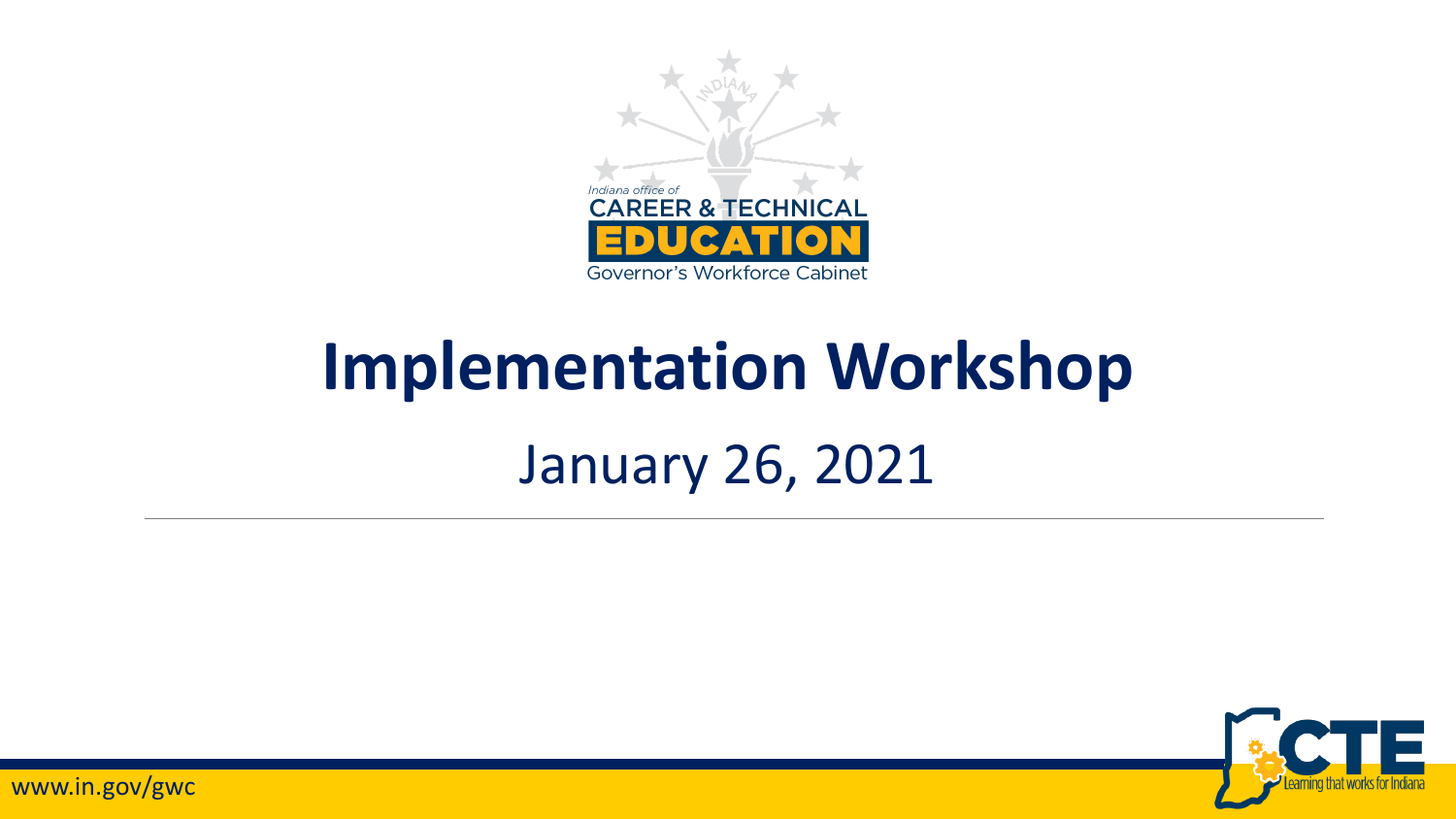



- **General Information**
- **Implementation Considerations**
- **Q & A**

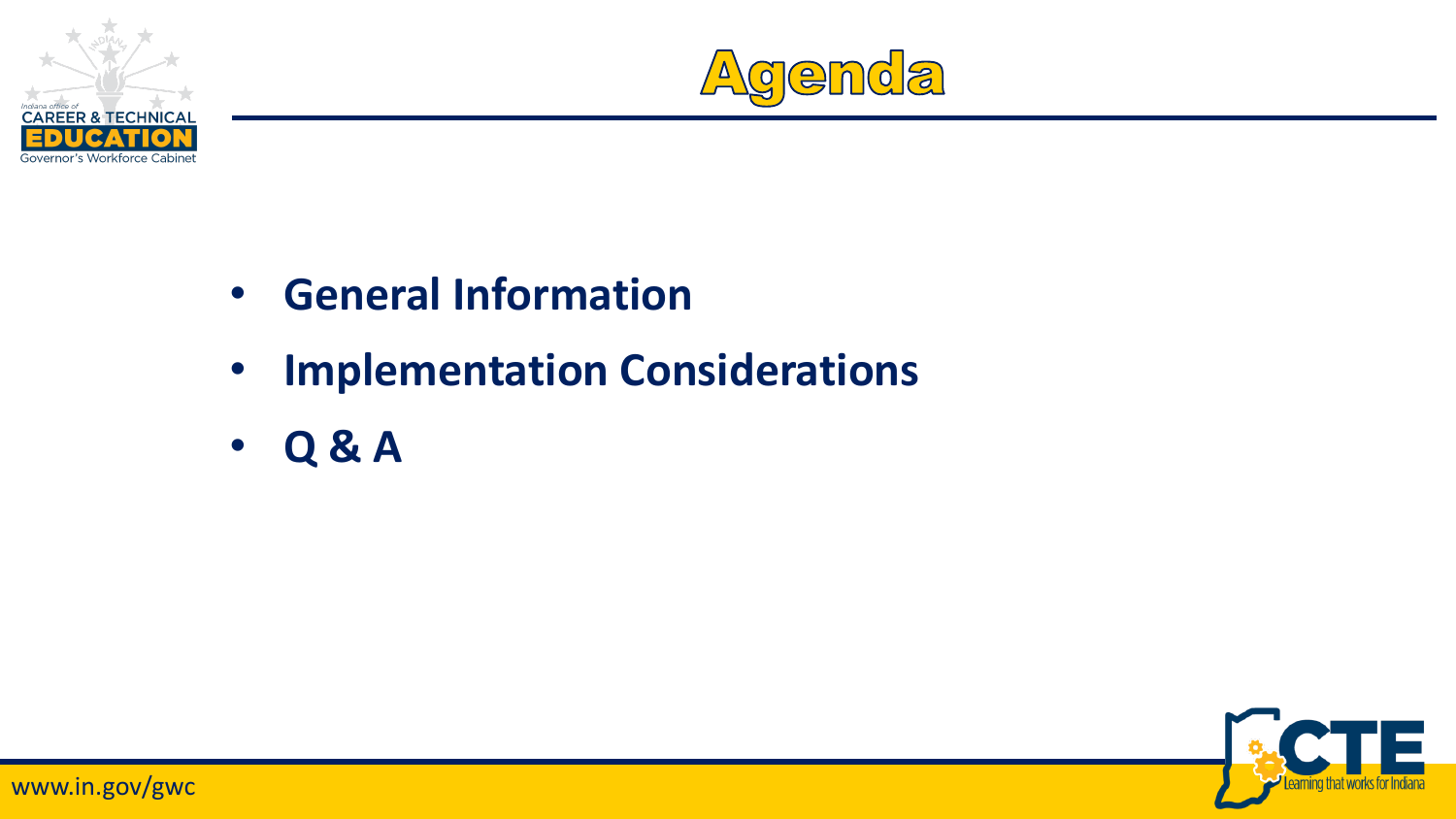

## Next Level Program of Study

| <b>Advanced Manufacturing</b> |                                                                  |                           |                                                                                      |                    |                                                                              |                         |                                                                                                                      |  |  |  |
|-------------------------------|------------------------------------------------------------------|---------------------------|--------------------------------------------------------------------------------------|--------------------|------------------------------------------------------------------------------|-------------------------|----------------------------------------------------------------------------------------------------------------------|--|--|--|
| <b>Welding Technology</b>     |                                                                  |                           |                                                                                      |                    |                                                                              |                         |                                                                                                                      |  |  |  |
| <b>Principles</b>             |                                                                  | <b>CTE Concentrator A</b> |                                                                                      | CTE Concentrator B |                                                                              | <b>Pathway Capstone</b> |                                                                                                                      |  |  |  |
| 7110                          | Principles of<br>Welding<br><b>Technology</b><br><b>WELD 100</b> | 7111                      | <b>Shielded</b><br><b>Metal Arc</b><br>Welding<br><b>WELD 108</b><br><b>WELD 206</b> | 7101               | <b>Gas Welding</b><br><b>Processes</b><br><b>WELD 207</b><br><b>WELD 272</b> |                         | Welding<br><b>Technology</b><br>Capstone<br><b>WELD 208</b><br><b>WELD 273</b><br><b>WELD 203</b><br><b>WELD 210</b> |  |  |  |

*Secondary schools must follow the secondary course requirements in order to receive funding and students to earn concentrator status.*

- Aligned to ITCC and/or VU
- Aligned to TC or CG
- Earn CT 1st (Capstone 2cr)
- Pre-reqs considered
- Logical Pairs of Courses-Pathway Specific Course
- Postsec Courses not on DC Crosswalk were aligned to Capstone

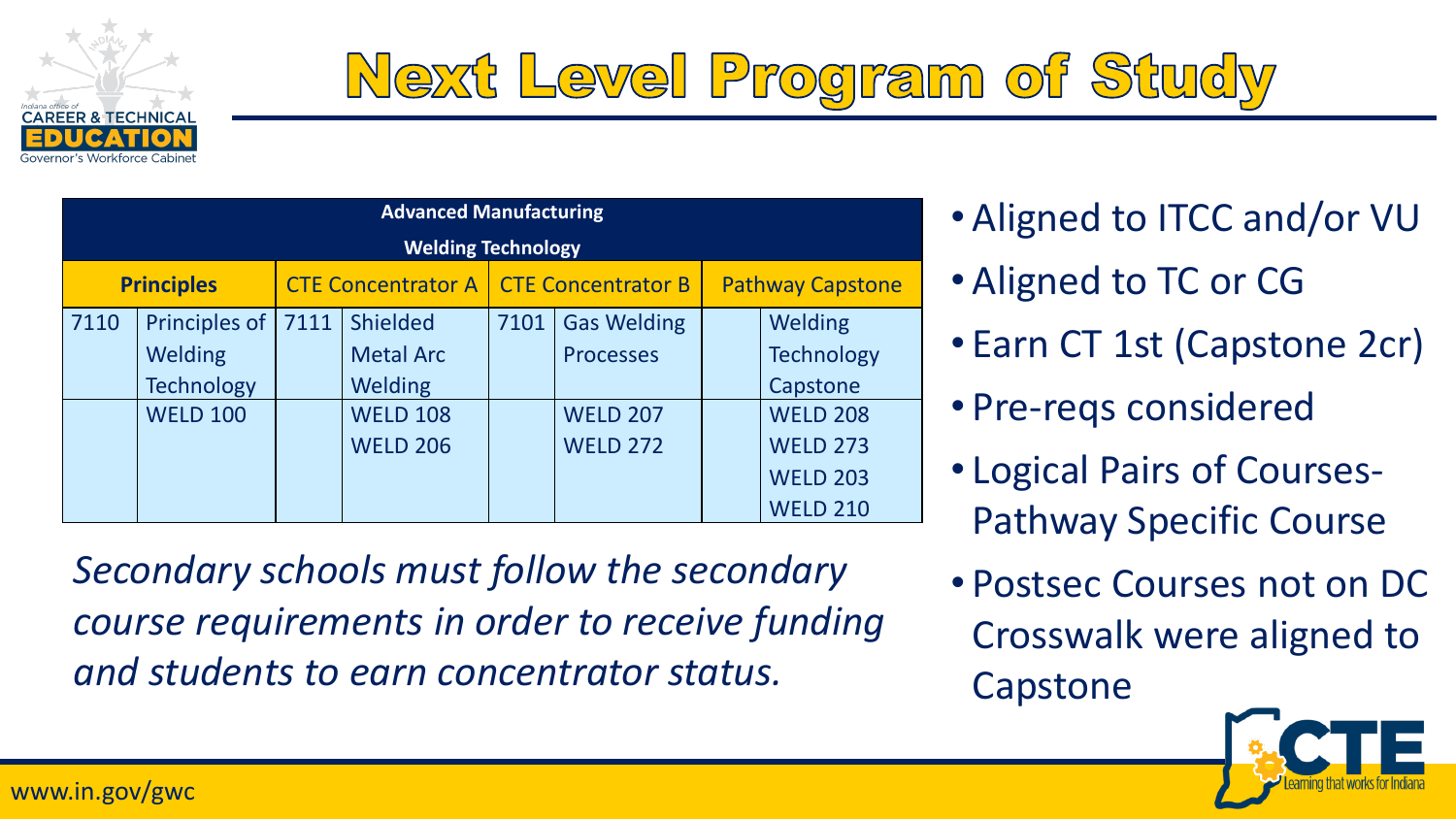



| <b>Courses</b>                                                                                | 2021-2022 SY                                                                                                                 | 2022-2023 SY                                                                                                                         | 2023-2024 SY                                                                                                                         | 2024-2025 SY                                                                                           |
|-----------------------------------------------------------------------------------------------|------------------------------------------------------------------------------------------------------------------------------|--------------------------------------------------------------------------------------------------------------------------------------|--------------------------------------------------------------------------------------------------------------------------------------|--------------------------------------------------------------------------------------------------------|
| <b>Current Courses</b><br><b>Concentrator A and B</b><br>from Perkins V<br>(Not Introductory) | No Changes                                                                                                                   | Level $1(1-3 Cr)$<br>$\bullet$<br><b>Courses limited to</b><br>1 Cr/Sem                                                              | Level II (1-3 Cr)<br>$\bullet$<br>Courses limited to<br>1 Cr/Sem<br><b>Some Current</b><br>$\bullet$<br>Courses may be<br>phased out | <b>All Current Courses</b><br>$\bullet$<br>will be phased out<br>or redesigned                         |
| <b>NLPS Courses</b>                                                                           | Concentrator<br>Courses available<br><b>Schools Can Opt-In</b><br>$\bullet$<br>Separate CTD,<br>Fund Memo, & DC<br>Crosswalk | <b>Capstone Courses</b><br>Available<br><b>Full</b><br>$\bullet$<br>Implementation<br>All pathways<br>$\bullet$<br>converted to NLPS |                                                                                                                                      | <b>All Cohorts must</b><br>$\bullet$<br>be using NLPS<br><b>Courses for</b><br>Concentrator<br>Status. |

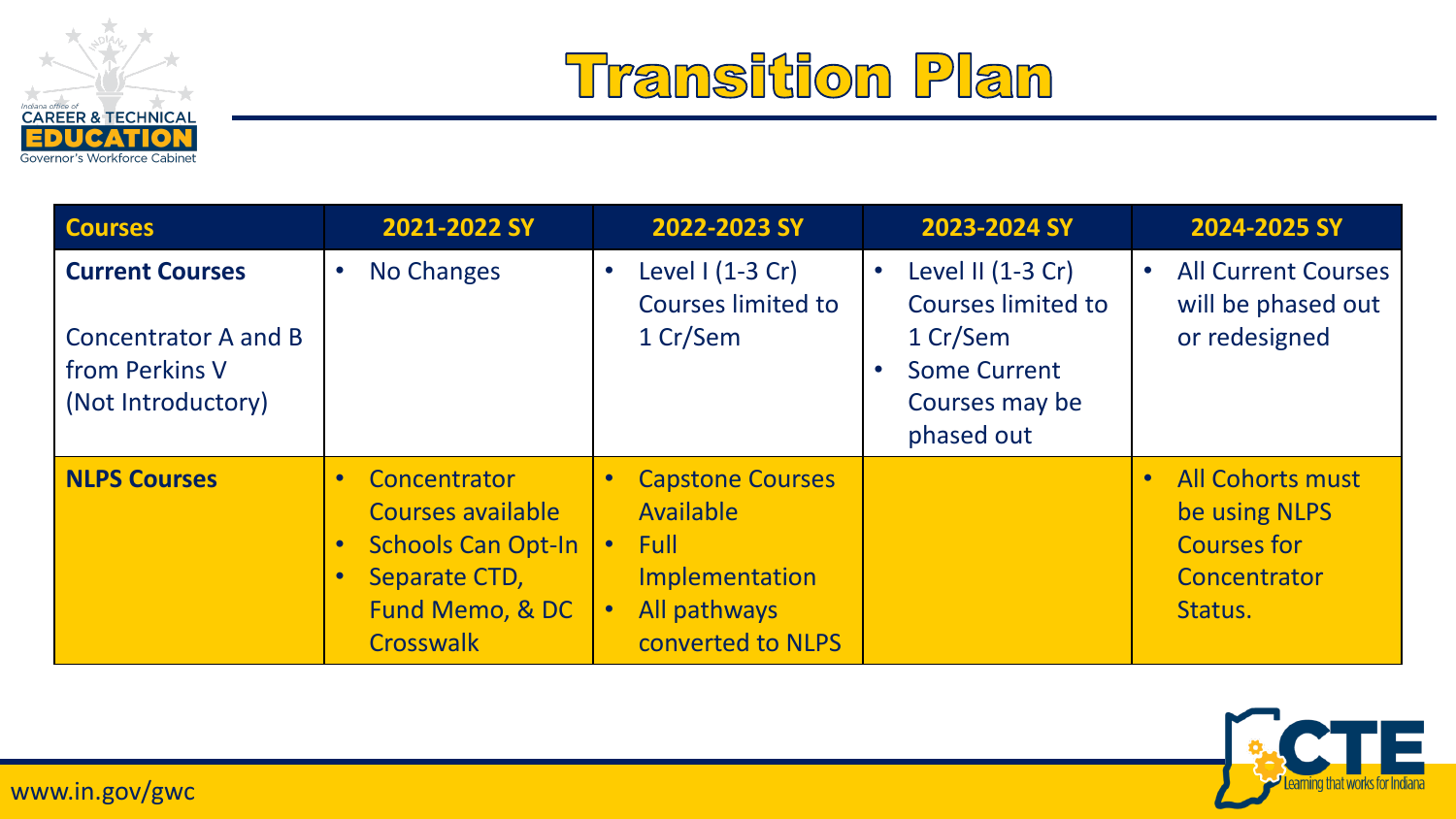

In Concerns

- **Very little change if you currently have credential completion pathways.**
- **NLPS Pathways may push some current second year material to first year (CNA).**
- **No formal opt-in process – Use NLPS course codes in InTERS**
- **Not necessary to change local course catalogs**
- **Grading practices are a local decision**
- **Professional Development**

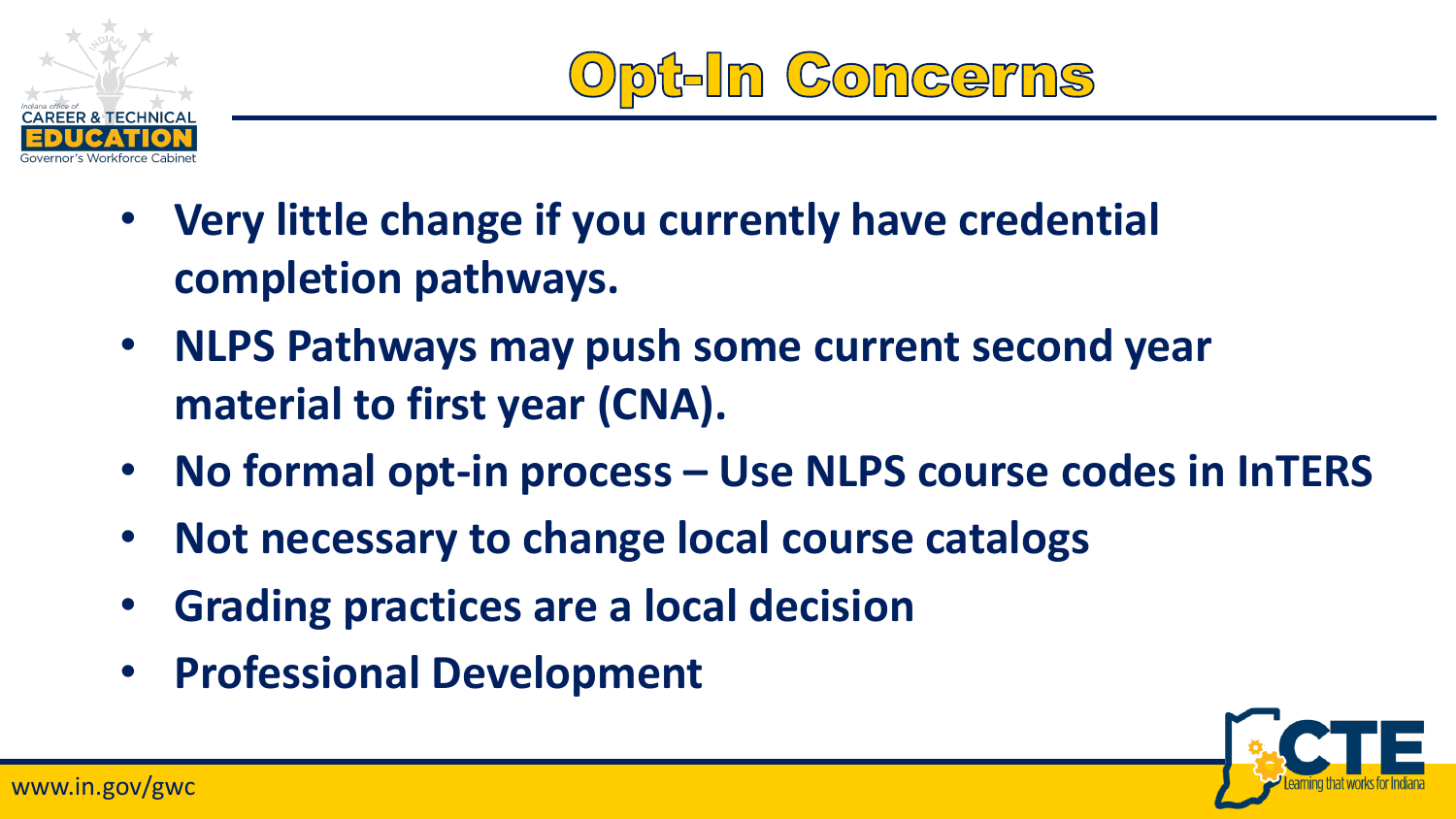



| <b>Activity/Resource</b>                           | <b>Timeline</b>     |
|----------------------------------------------------|---------------------|
| <b>NLPS Resources Developed and Posted Online</b>  | November - December |
| <b>NLPS Implementation Workshops</b>               | December - January  |
| <b>Funding Memo for NLPS Courses</b>               | January             |
| <b>NLPS Instructor Assignment Codes</b>            | January             |
| <b>Finalize Secondary NLPS Course Standards</b>    | January - February  |
| 21-22 NLPS CTE Dual Credit Crosswalk               | <b>April</b>        |
| 22-23 CTE CTD, Funding Memo, Dual Credit Crosswalk | July - August       |

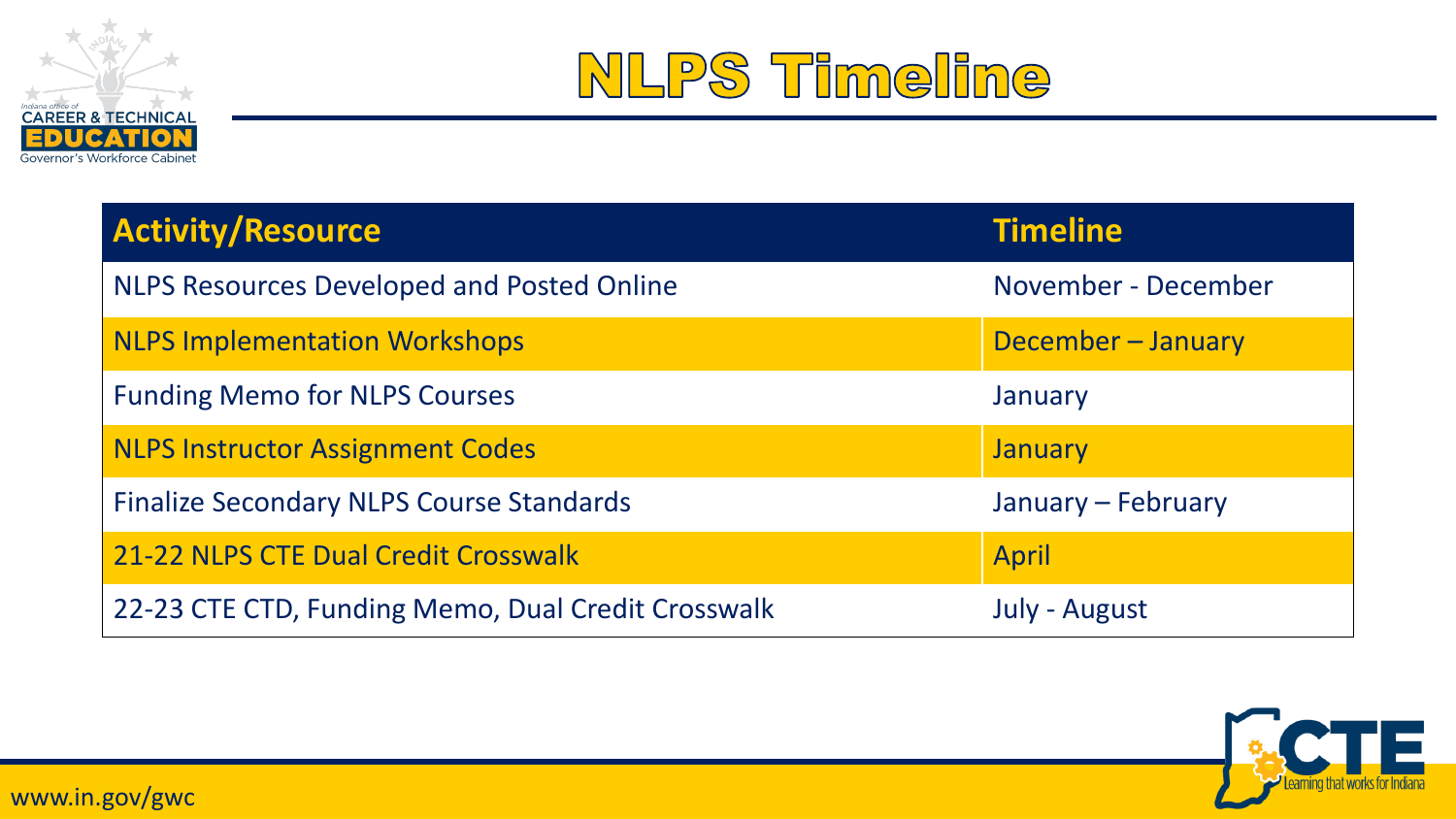



| <b>Courses</b> | <b>IDOE</b><br><b>Course</b><br><b>Code</b> | <b>IDOE Course Name</b>                 | <b>Cluster</b>  | <b>Credits Per</b><br><b>Semester</b> | <b>Max Credits</b><br><b>Allowed</b> | <b>CTE Funding</b><br><b>Threshold</b> | <b>CTE Funding</b><br><b>Level per S1</b><br>Credit/<br><b>Max Funding</b> |
|----------------|---------------------------------------------|-----------------------------------------|-----------------|---------------------------------------|--------------------------------------|----------------------------------------|----------------------------------------------------------------------------|
| <b>Current</b> | 5776                                        | Welding Technology I                    | Adv Manf        | $1 - 3$                               | 6                                    | High Value<br>Level 1                  | \$680 / \$2040                                                             |
| <b>NLPS</b>    | 7110                                        | <b>Principles of Welding Technology</b> | <b>Adv Manf</b> | $\mathbf{1}$                          | $\overline{2}$                       | <b>High Value</b><br>Level 1           | \$680 / \$680                                                              |
|                | 7111                                        | <b>Shielded Metal Arc Welding</b>       | <b>Adv Manf</b> | $\mathbf{1}$                          | $\overline{2}$                       | <b>High Value</b><br>Level 1           | \$680 / \$680                                                              |
|                | 7101                                        | <b>Gas Welding Processes</b>            | <b>Adv Manf</b> | $\mathbf{1}$                          | $\overline{2}$                       | <b>High Value</b><br>Level 1           | \$680 / \$680                                                              |
| <b>Current</b> | 5778                                        | <b>Welding Technology II</b>            | Adv Manf        | $1 - 3$                               | 6                                    | High Value<br>Level 2                  | \$1020 / \$3060                                                            |
| <b>NLPS</b>    |                                             | <b>Welding Technology Capstone</b>      | <b>Adv Manf</b> | $1 - 3$                               | $6 \overline{6}$                     | <b>High Value</b><br><b>Level 2</b>    | \$1020 / \$3060                                                            |

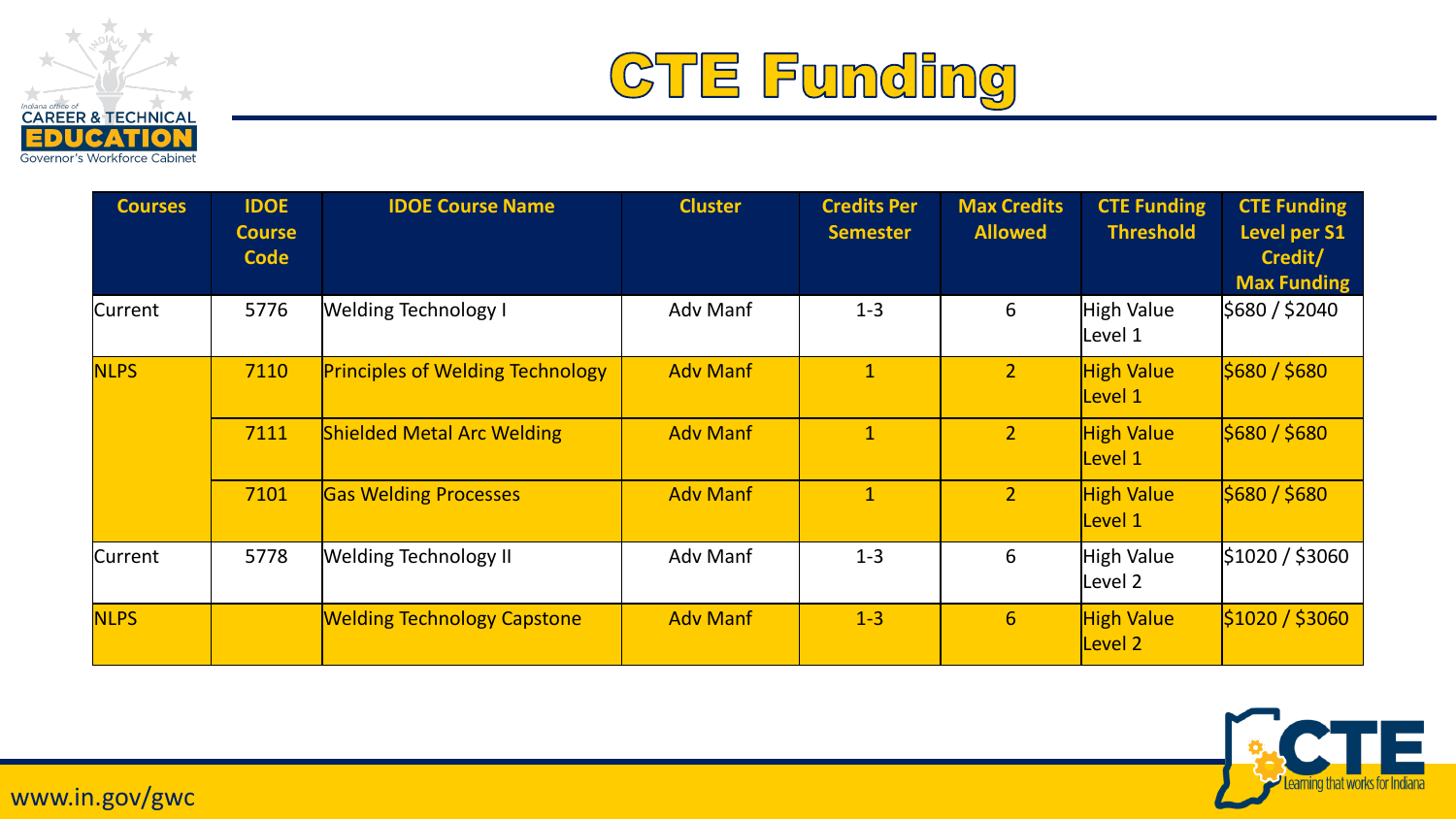



| Code | Course Title                               | Bulletin 400                                | <b>Rules 46-47</b>                                              | <b>Rules 2002</b>                                | REPA/REPA3                                    |  |
|------|--------------------------------------------|---------------------------------------------|-----------------------------------------------------------------|--------------------------------------------------|-----------------------------------------------|--|
|      |                                            |                                             |                                                                 |                                                  |                                               |  |
| 5776 | <b>Welding Technology</b>                  | • Standard Trade &<br>Industrial: Welding & | • Standard Trade & Industrial:<br>Welding & Cutting 9-12        | • CTE: Trade & Industrial: Welding<br>Technology | • CTE: Trade & Industrial Welding<br>$5 - 12$ |  |
| 7110 | Principles of<br><b>Welding Technology</b> | Cutting K-12                                | • Occupational Specialist I, II<br>or III: Welding & Cutting 9- | • Workplace Specialist: Welding<br>Technology    | • Workplace Specialist: Welding<br>$9 - 12$   |  |
| 7111 | Shielded Metal Arc<br>Welding              |                                             | 12                                                              |                                                  |                                               |  |
| 7101 | Gas Welding<br>Processes                   |                                             |                                                                 |                                                  |                                               |  |

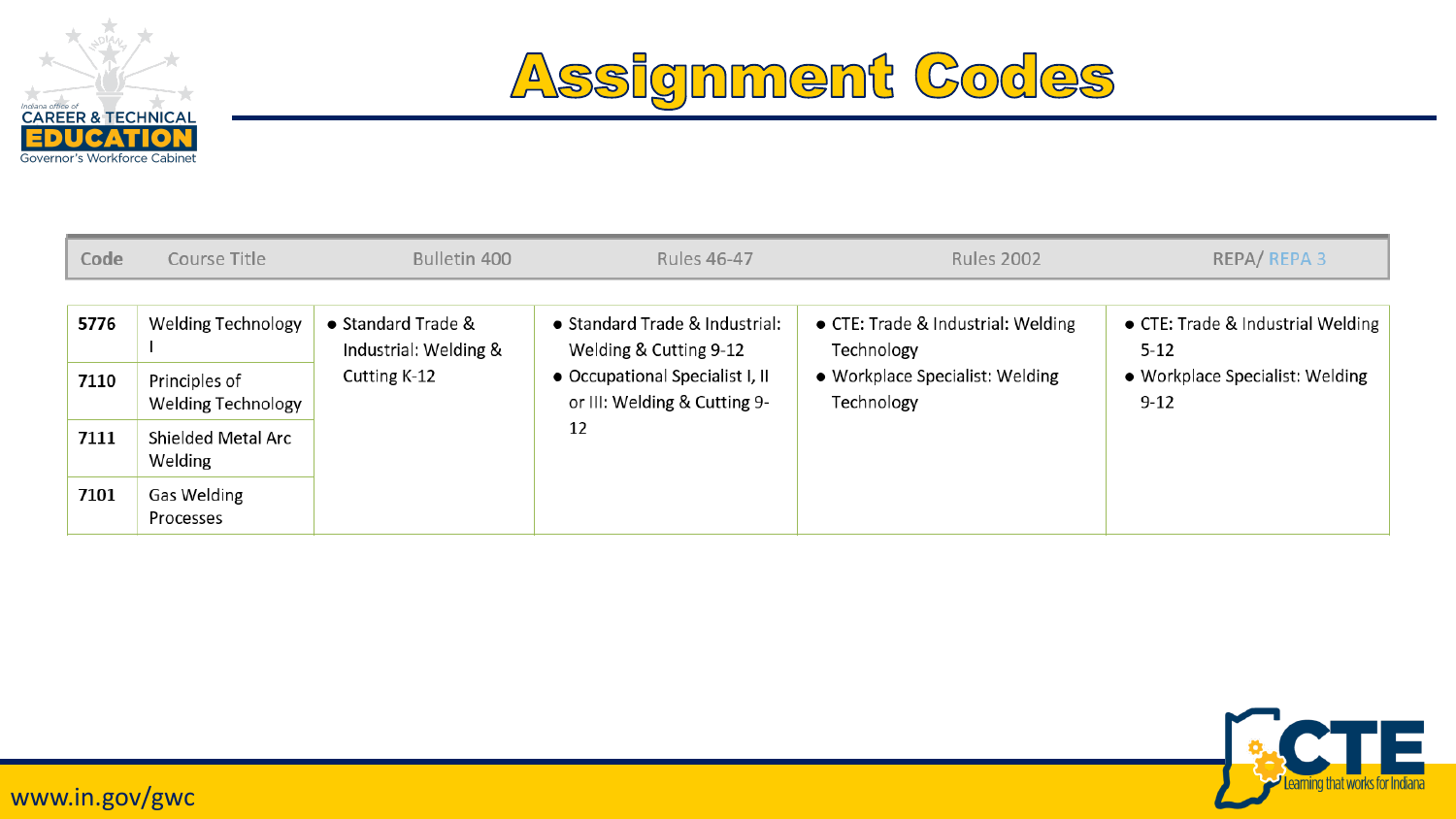

## Course Enrollments

| <b>Enrolling Students</b> |                |                                       |                    |  |  |  |  |  |
|---------------------------|----------------|---------------------------------------|--------------------|--|--|--|--|--|
| <b>Yr - Credits</b>       |                | <b>Semester I</b>                     | <b>Semester II</b> |  |  |  |  |  |
|                           | $\overline{2}$ | 7110 Principles of Welding Technology |                    |  |  |  |  |  |
|                           |                | 7111 Shielded Metal Arc Welding       |                    |  |  |  |  |  |
|                           | $\mathcal{P}$  | 7101 Gas Welding Processes            |                    |  |  |  |  |  |

| <b>Curriculum Map for the Year</b>                               |                       |                    |  |  |  |  |  |
|------------------------------------------------------------------|-----------------------|--------------------|--|--|--|--|--|
| 3rd 12-16 Weeks<br>2 <sup>nd</sup> 12-16 Weeks<br>1st 8-12 Weeks |                       |                    |  |  |  |  |  |
| 7110                                                             | 7111                  | 7101               |  |  |  |  |  |
| Principles of                                                    | <b>Shielded Metal</b> | <b>Gas Welding</b> |  |  |  |  |  |
| Welding                                                          | <b>Arc Welding</b>    | <b>Processes</b>   |  |  |  |  |  |
| Technology                                                       |                       |                    |  |  |  |  |  |

- Flexibility to have students take 1, 2, or 3 courses per year.
- Half-Day programs may enroll students in up to 6 credits in a pathway per year.
- Instructors may teach courses in an integrated manner or sequentially.

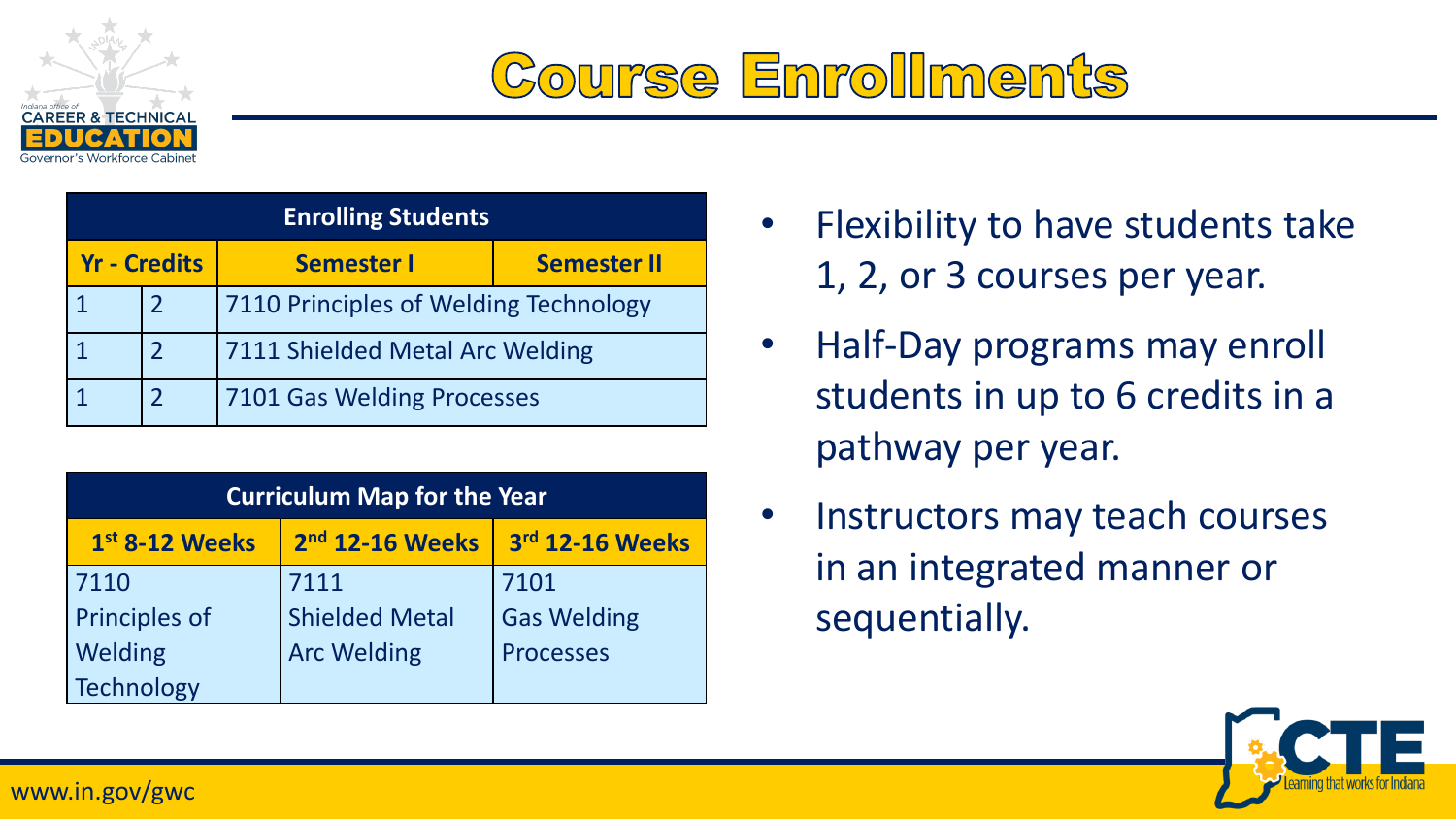

## **School Considerations** Independent Programs / Perkins Managed

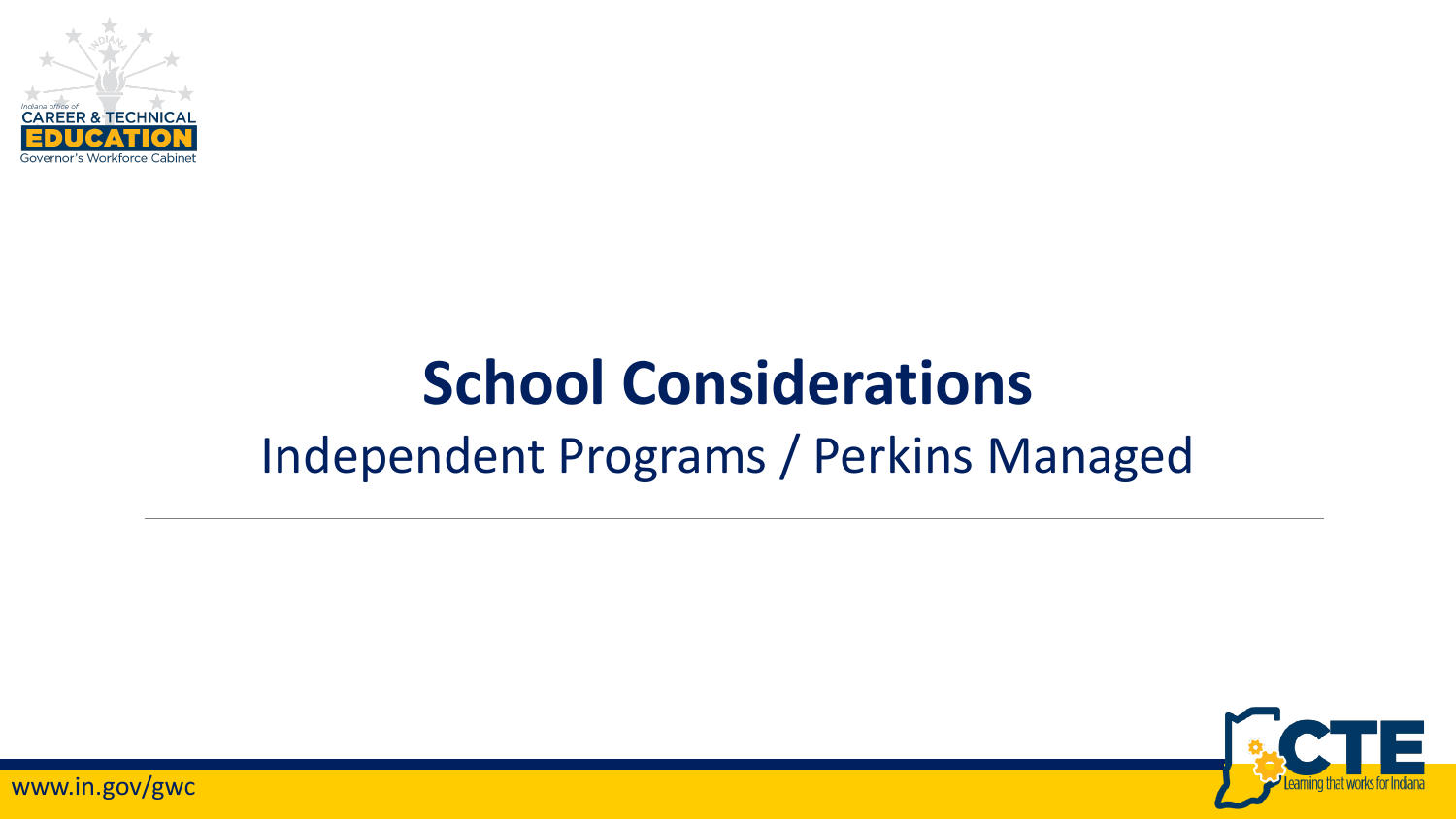

- **Using Principles course to replace Introductory course**
	- **Principles courses should be offered as part of a pathway.**
	- **May make sense in pathways like Ag and Business or in pathways not offered by a Career Center**
	- **Students may not be ready for dual credit**
	- **Principles courses will not count toward Health and Wellness Waivers**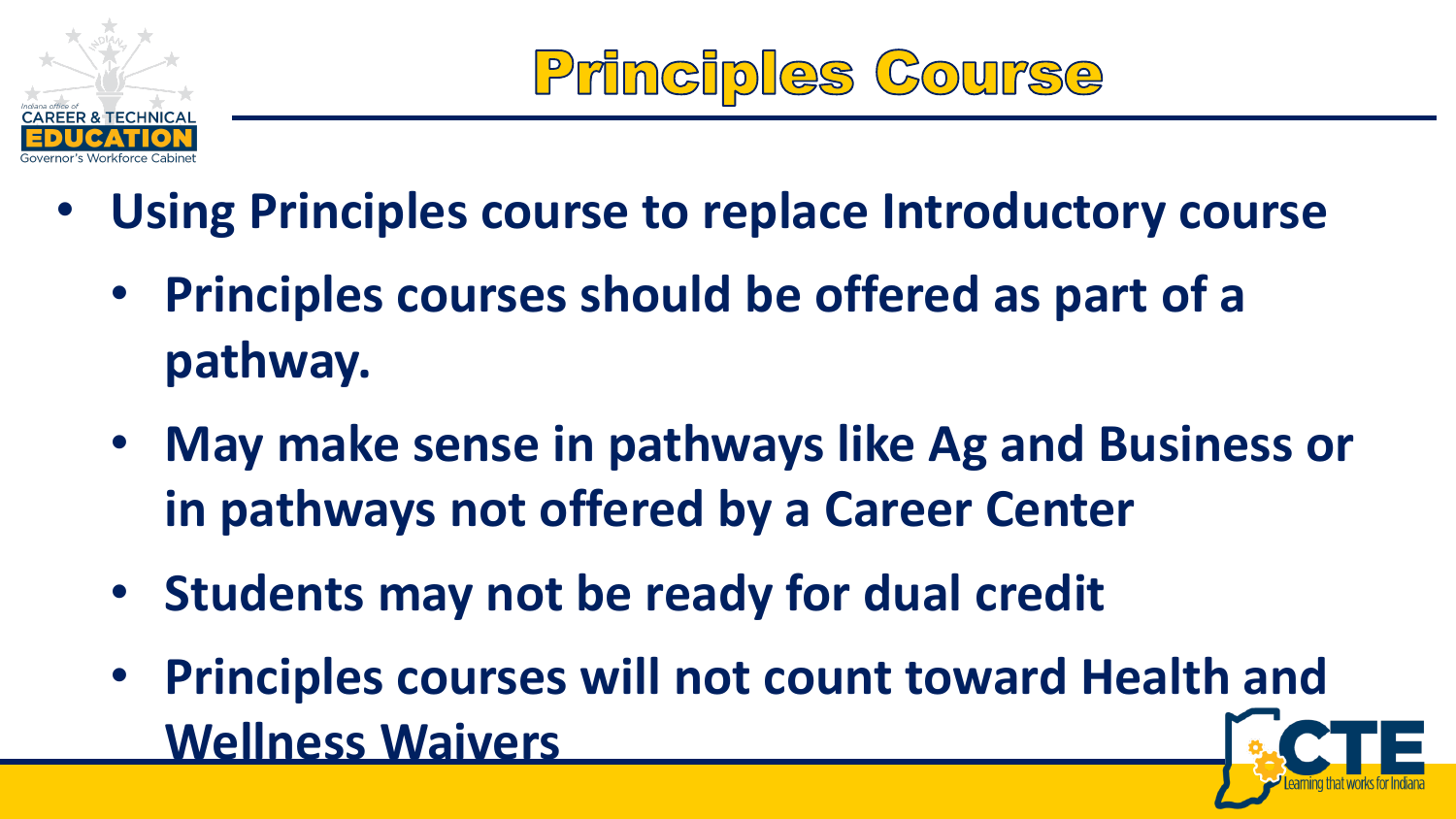



- **Class of 2023 and 2024 must use Perkins V with Current or NLPS Courses to earn CTE Concentrator.**
- **Class of 2025 must use NLPS Courses to earn CTE Concentrator.**

| Pathways<br>Independently Offered / Perkins | How do/will students progress | Enter the NLPS course in the year they will be implemented |                             |                                            |          |              |  |  |  |
|---------------------------------------------|-------------------------------|------------------------------------------------------------|-----------------------------|--------------------------------------------|----------|--------------|--|--|--|
| Managed                                     | through this pathway?         | Cohort                                                     | 21-22 SY                    | 22-23 SY                                   | 23-24 SY | 24-25 SY     |  |  |  |
|                                             |                               |                                                            |                             |                                            |          |              |  |  |  |
|                                             |                               |                                                            | 2025 Principles of Ag       | <b>Plant and Soil Science Food Science</b> |          | AgriResearch |  |  |  |
|                                             |                               |                                                            |                             |                                            |          |              |  |  |  |
|                                             | One course per year           | $2024$ ?                                                   |                             |                                            |          |              |  |  |  |
|                                             | starting their freshmen       |                                                            |                             | <b>Agribusiness</b>                        |          |              |  |  |  |
| Eg. Agriscience                             | year.                         |                                                            | 2023 Plant and Soil Science | Management                                 |          |              |  |  |  |
|                                             |                               |                                                            |                             |                                            |          |              |  |  |  |
|                                             |                               | 2025                                                       |                             |                                            |          |              |  |  |  |
|                                             |                               |                                                            |                             |                                            |          |              |  |  |  |
|                                             |                               | 2024                                                       |                             |                                            |          |              |  |  |  |
|                                             |                               |                                                            |                             |                                            |          |              |  |  |  |
|                                             |                               | 2023                                                       |                             |                                            |          |              |  |  |  |
|                                             |                               |                                                            |                             |                                            |          |              |  |  |  |

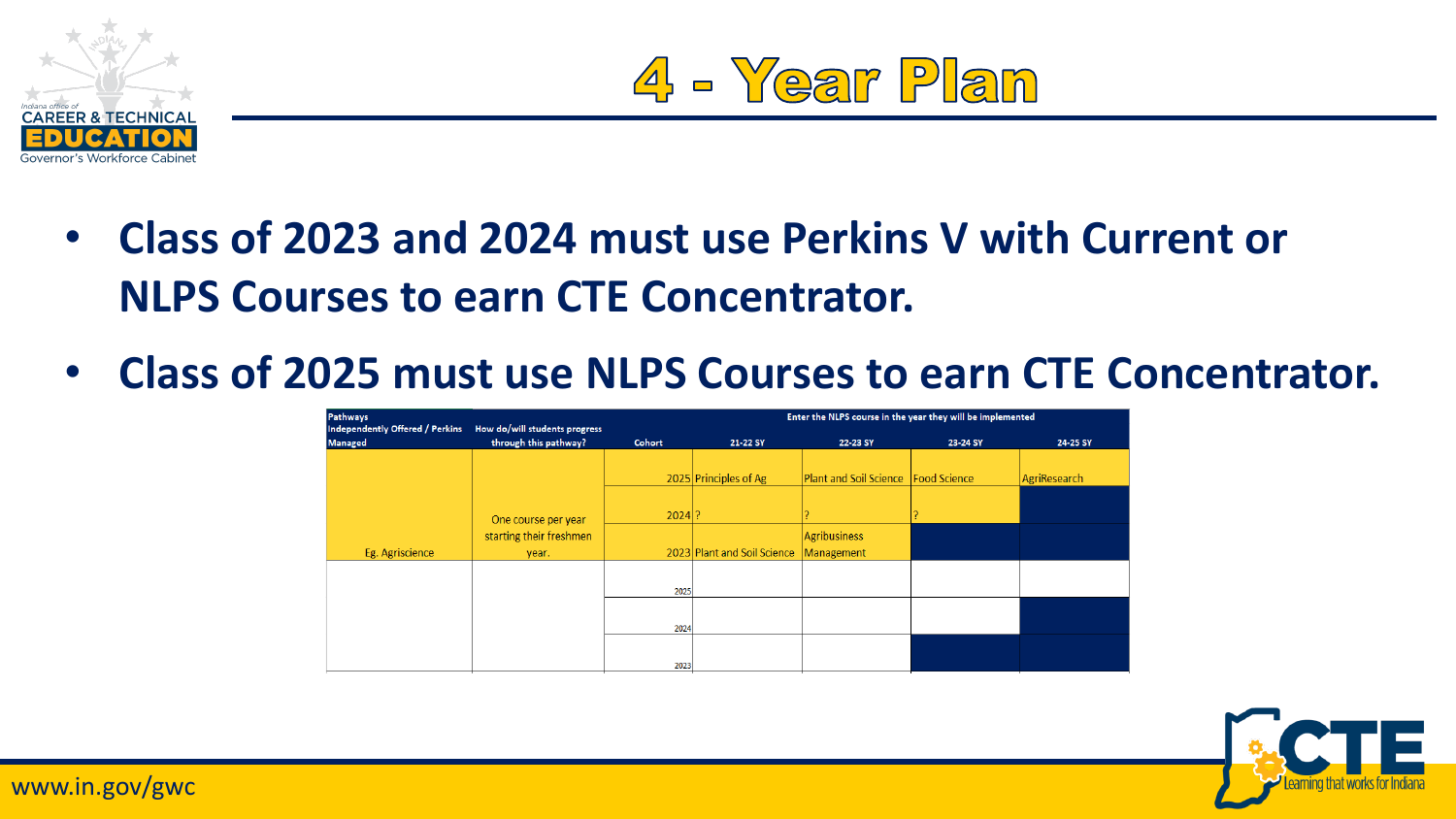

Student Progression

- **This may differ depending on the pathway:**
	- **Ag, Business, Engineering, and Biomedical Pathways may need to take Principles course during their freshmen year.**
	- **Other pathways may be better suited to take their junior or senior year.**

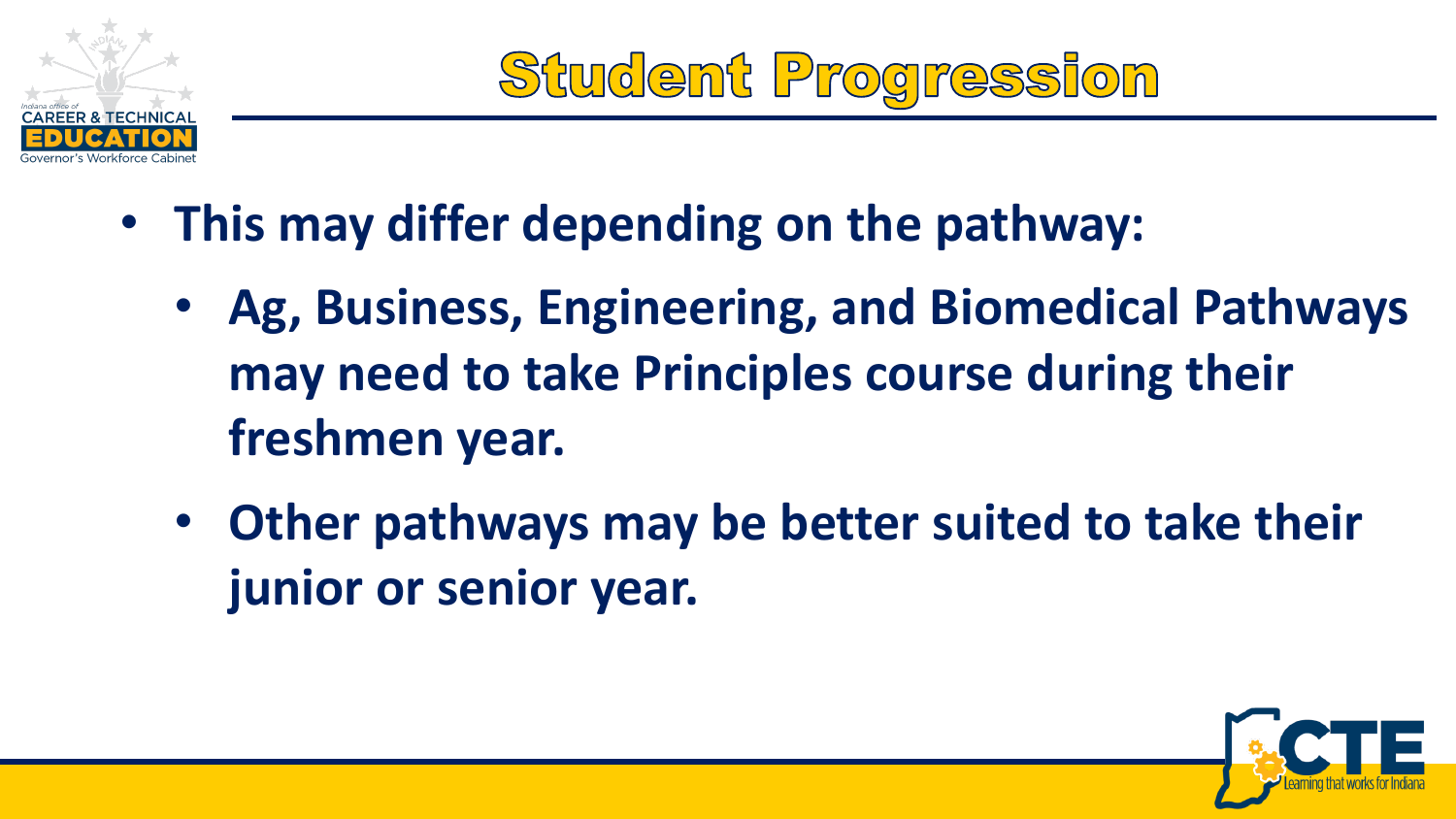

Student Progression

#### **How will the student progress through the pathway?**

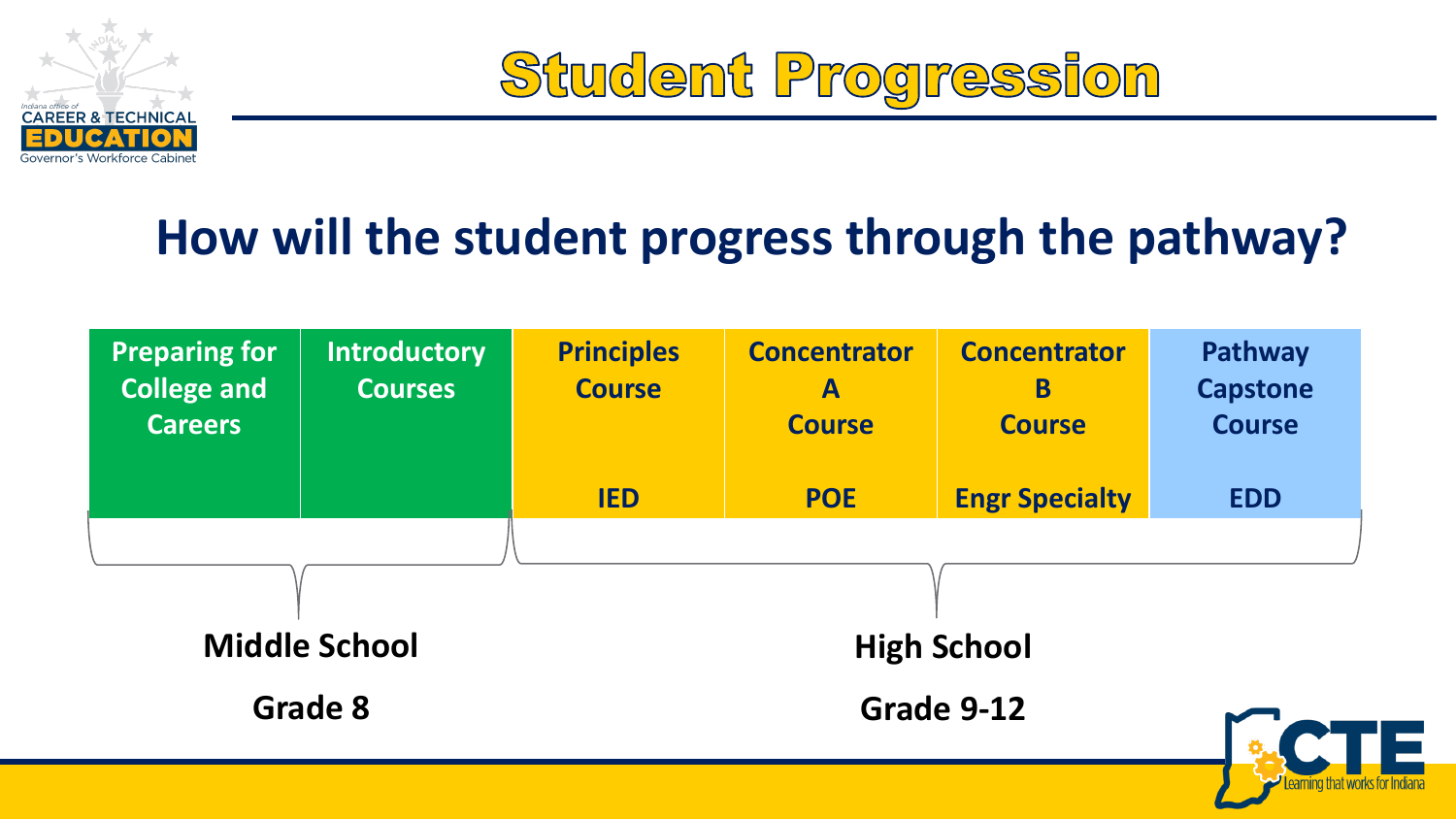

Student Progression

#### **How will the student progress through the pathway?**



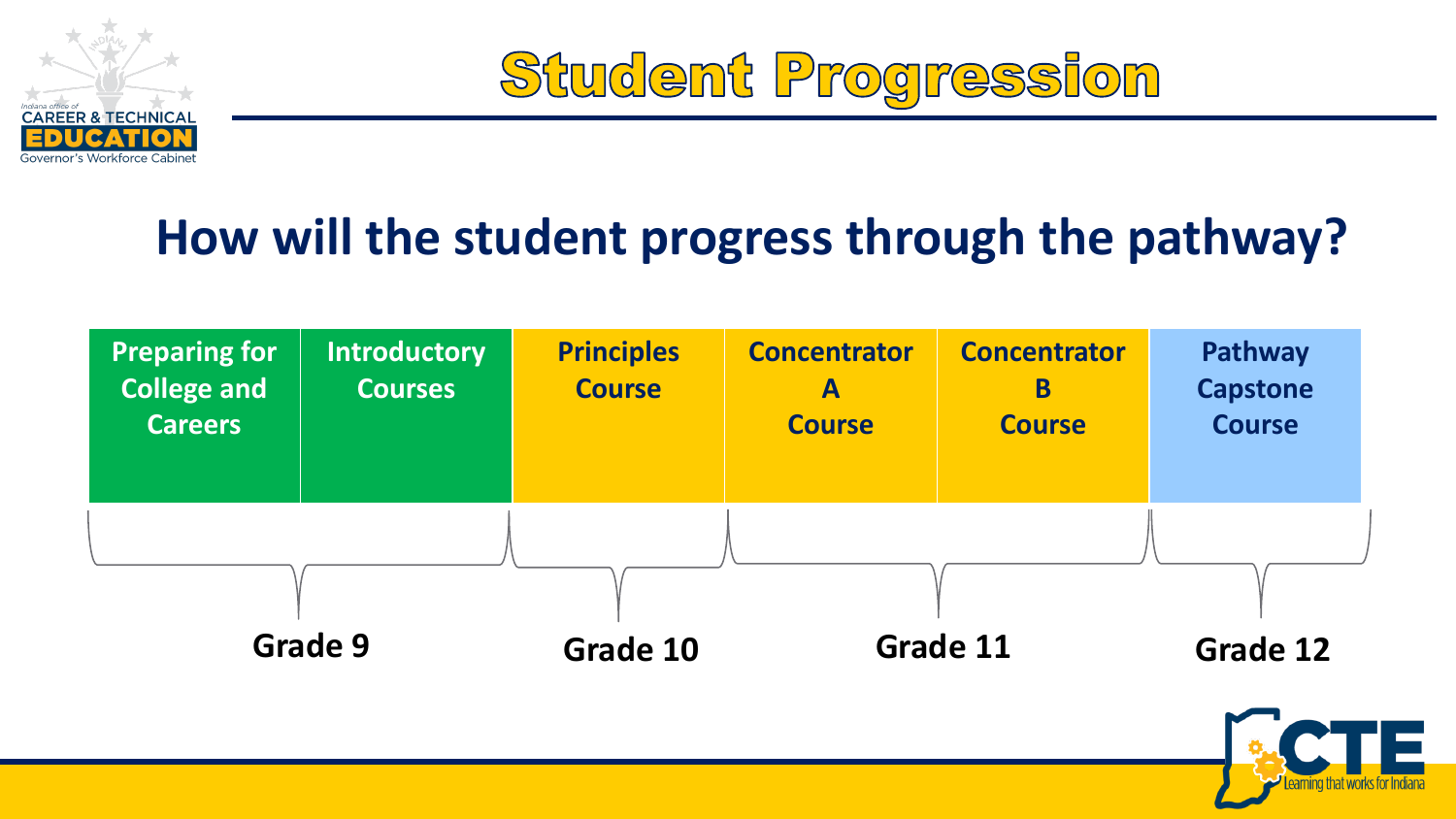

Principles vs Introductory

#### **How will the student progress through the pathway?**

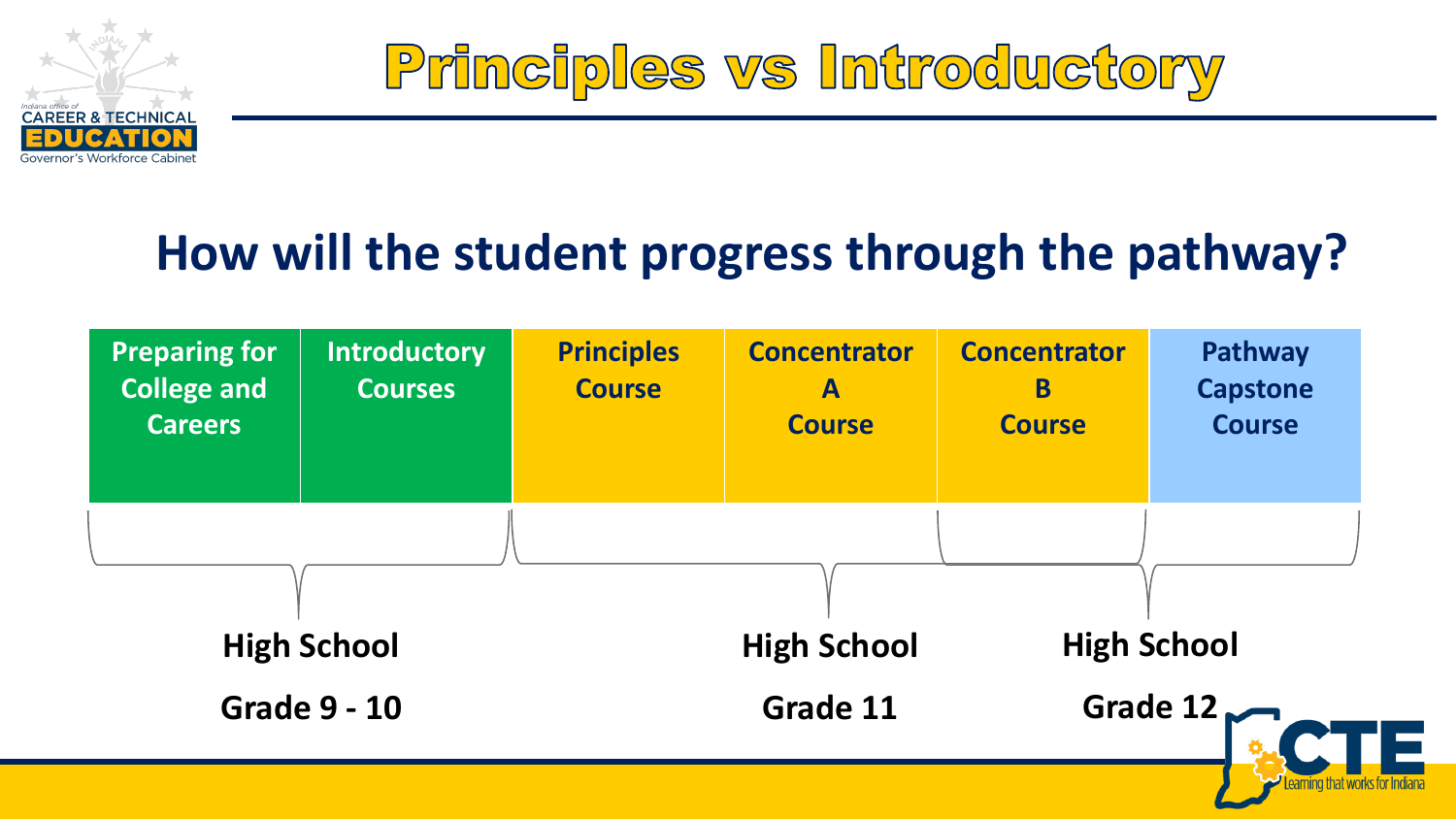

## **Questions**

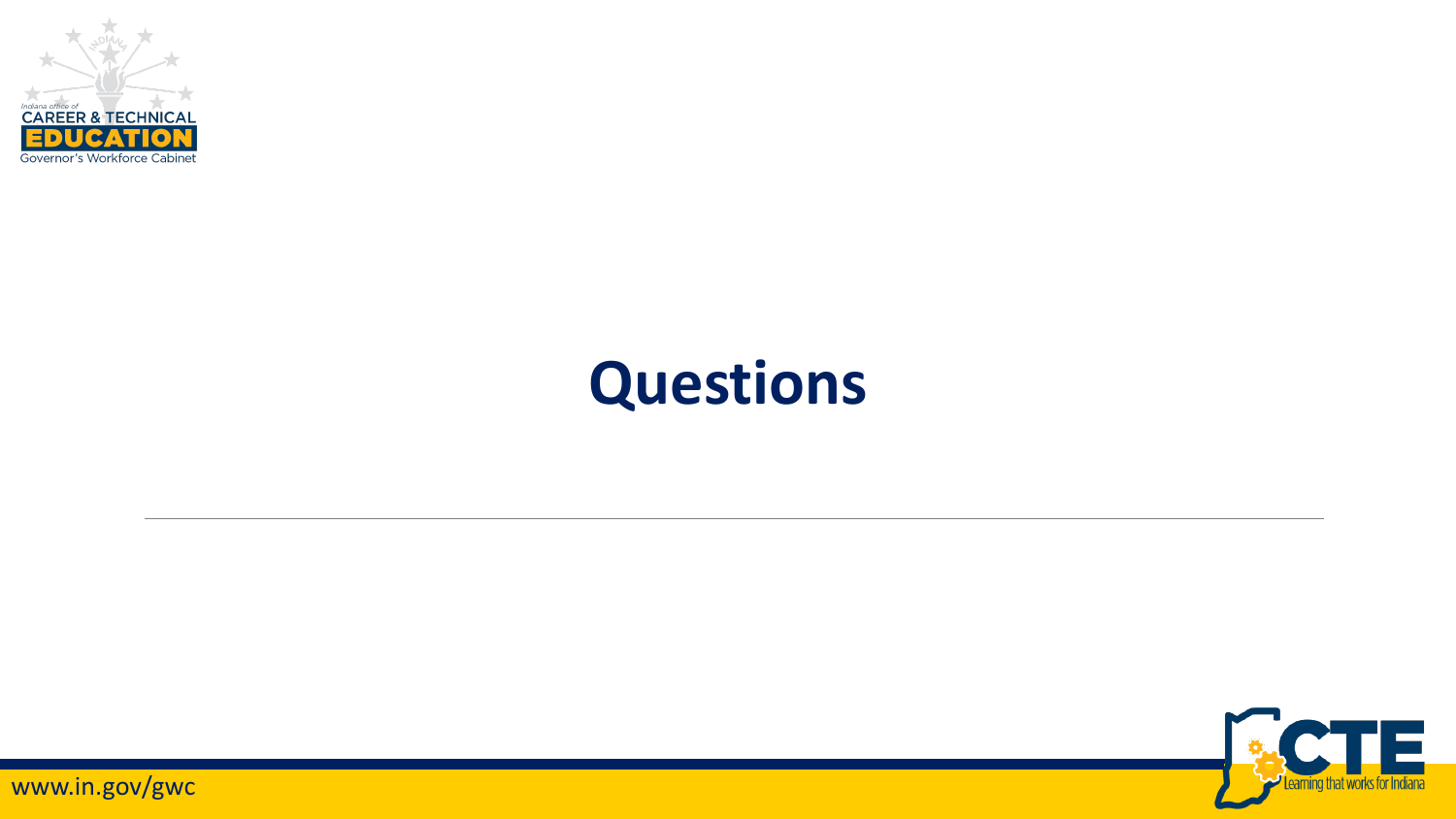

Transition by Cohort

- **Consider the 2025 Cohort:**
	- **Have to utilize Perkins V pathways w/ Next Level Programs of Study Courses**
	- **Ideally students would have the opportunity to complete at least 2 credits of the capstone course.**

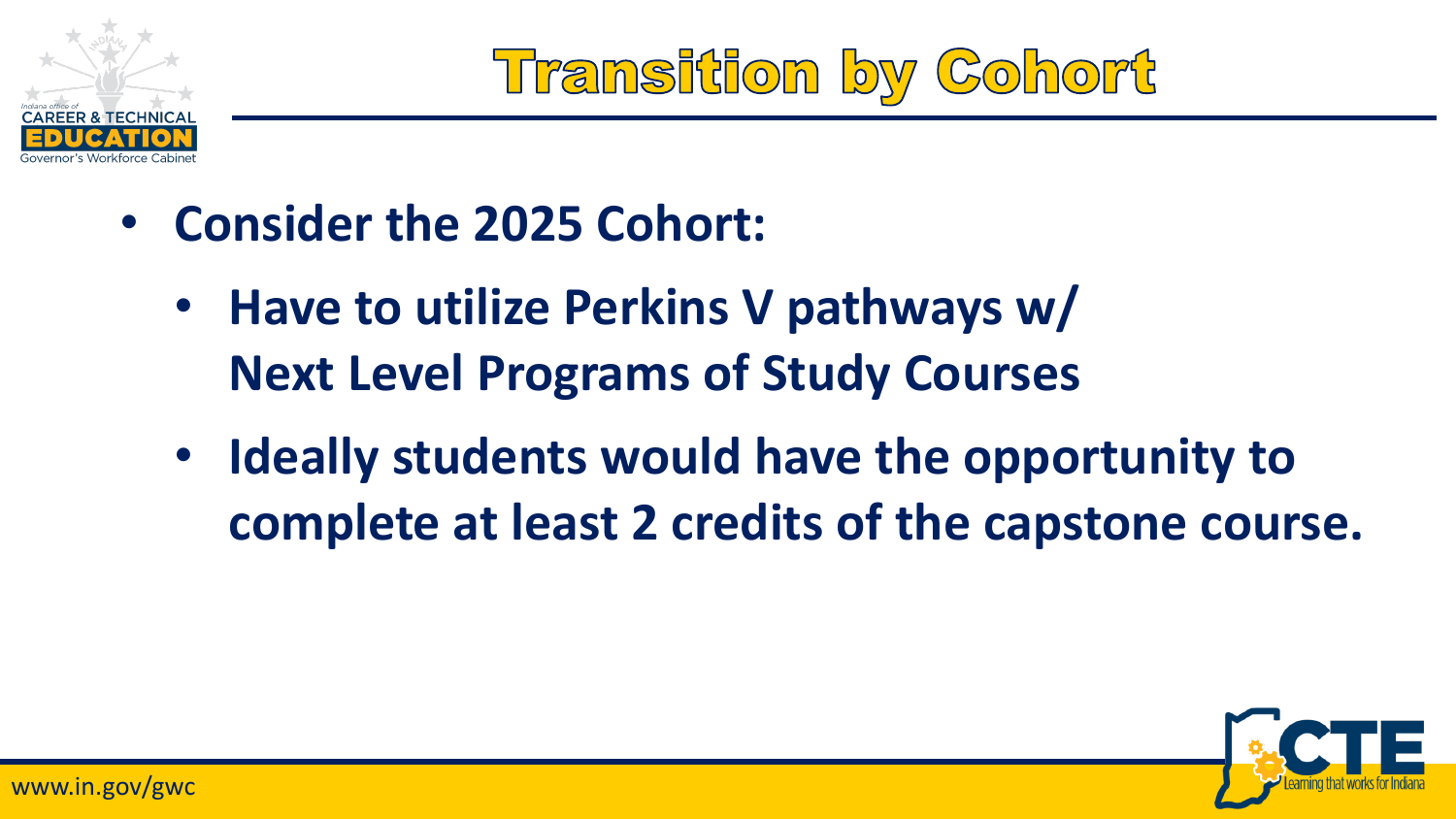

**Transition by Cohort** 

- **Consider the 2023 and 2024 Cohorts:**
	- **Have to utilize Perkins V pathways – current courses require two years.**
	- **NLPS provides these students the opportunity to earn concentrator status in one year.**
		- **Students can change pathways or combine pathways**

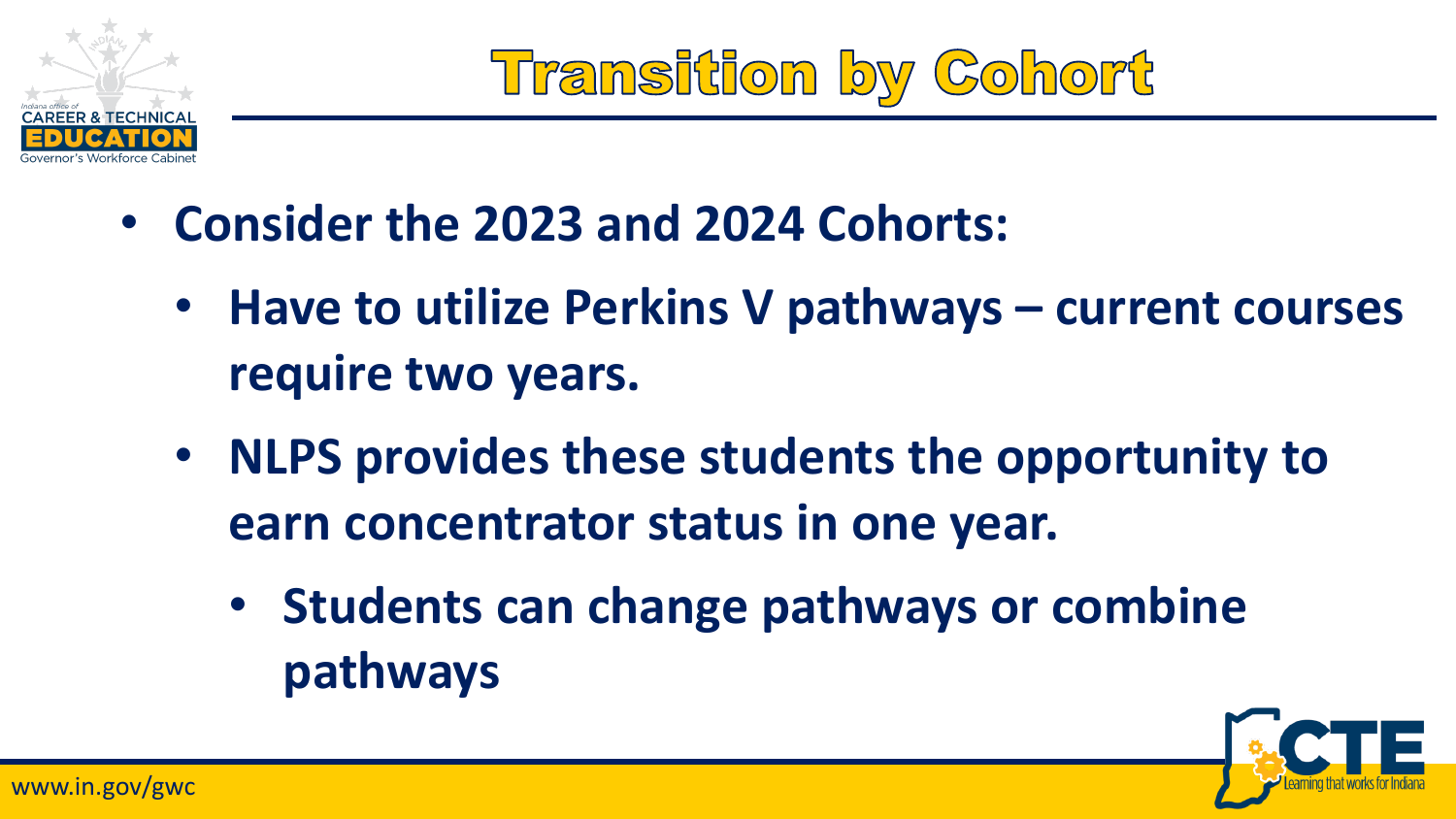



| <b>Pathways</b>                                   |                                                           | Enter the NLPS course in the year they will be implemented |                               |                                            |          |              |  |
|---------------------------------------------------|-----------------------------------------------------------|------------------------------------------------------------|-------------------------------|--------------------------------------------|----------|--------------|--|
| Independently Offered /<br><b>Perkins Managed</b> | How do/will students<br>progress through this<br>pathway? | Cohort                                                     | 21-22 SY                      | 22-23 SY                                   | 23-24 SY | 24-25 SY     |  |
|                                                   |                                                           | 2025                                                       | <b>Principles of Ag</b>       | <b>Plant and Soil Science Food Science</b> |          | AgriResearch |  |
| Agriscience                                       | One course per year<br>starting their freshmen<br>year.   | 2024                                                       |                               |                                            |          |              |  |
|                                                   |                                                           | 2023                                                       | <b>Plant and Soil Science</b> | <b>Agribusiness</b><br>Management          |          |              |  |

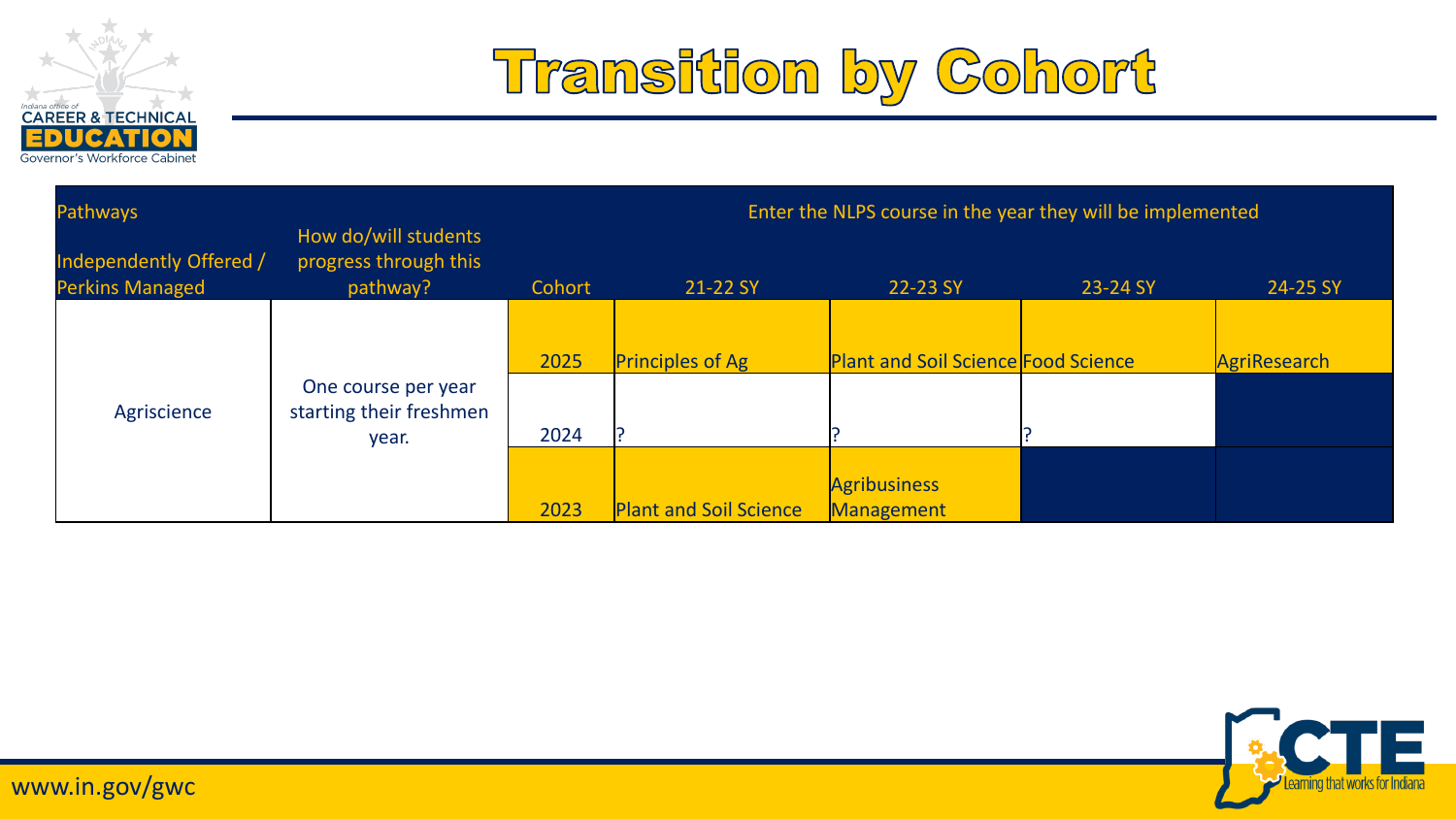



| <b>Pathways</b>                                   | Enter the NLPS course in the year they will be implemented |        |                                                                                                                   |                                                                                             |                                                                                                      |                                               |
|---------------------------------------------------|------------------------------------------------------------|--------|-------------------------------------------------------------------------------------------------------------------|---------------------------------------------------------------------------------------------|------------------------------------------------------------------------------------------------------|-----------------------------------------------|
| Independently Offered /<br><b>Perkins Managed</b> | How do/will students<br>progress through this<br>pathway?  | Cohort | 21-22 SY                                                                                                          | 22-23 SY                                                                                    | 23-24 SY                                                                                             | 24-25 SY                                      |
|                                                   |                                                            | 2025   | <b>PCC</b>                                                                                                        | Intro to HC                                                                                 | <b>Pr. of Healthcare</b><br><b>Medical Term-Conc A</b><br>C.N.A.-Conc B                              | <b>Healthcare Spec</b><br>Capstone Course (3) |
| C.N.A. / Pre-Nursing                              | Take for a half day their Jr.<br>and Senior Years          | 2024   | Intro to HC                                                                                                       | Health Science Ed I (1)<br>lor<br>Pr. of Healthcare<br>Medical Term-Conc A<br>C.N.A.-Conc B | Health Science Ed II:<br>Nursing $(1)$<br><b>Or</b><br><b>Healthcare Spec</b><br>Capstone Course (3) |                                               |
|                                                   |                                                            | 2023   | Health Science Ed I (3) Health Science Ed II:<br>Pr. of Healthcare<br><b>Medical Term-Conc A</b><br>C.N.A.-Conc B | Nursing $(3)$<br>Ior<br><b>Healthcare Spec</b><br>Capstone Course (3)                       |                                                                                                      | $\sim$ $-$                                    |

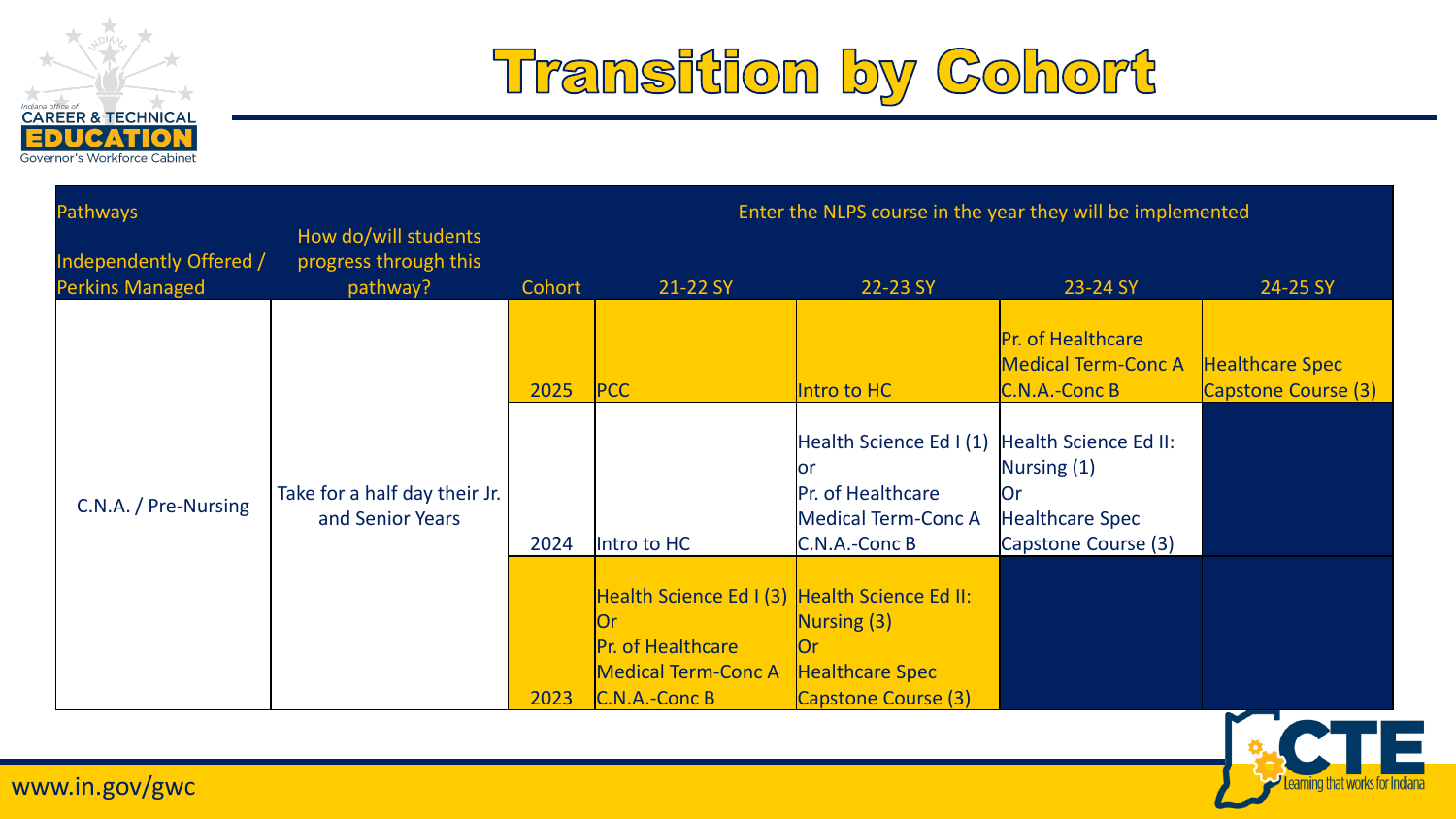

- **May be used to offer WBL during Concentrator sequence or to provide additional lab/hands-on time.**
- **Must be concurrently enrolled in a Concentrator A and/or Concentrator B course.**
- **Credits do not count toward concentrator status.**
- **Will be funded (Amount TBD)**

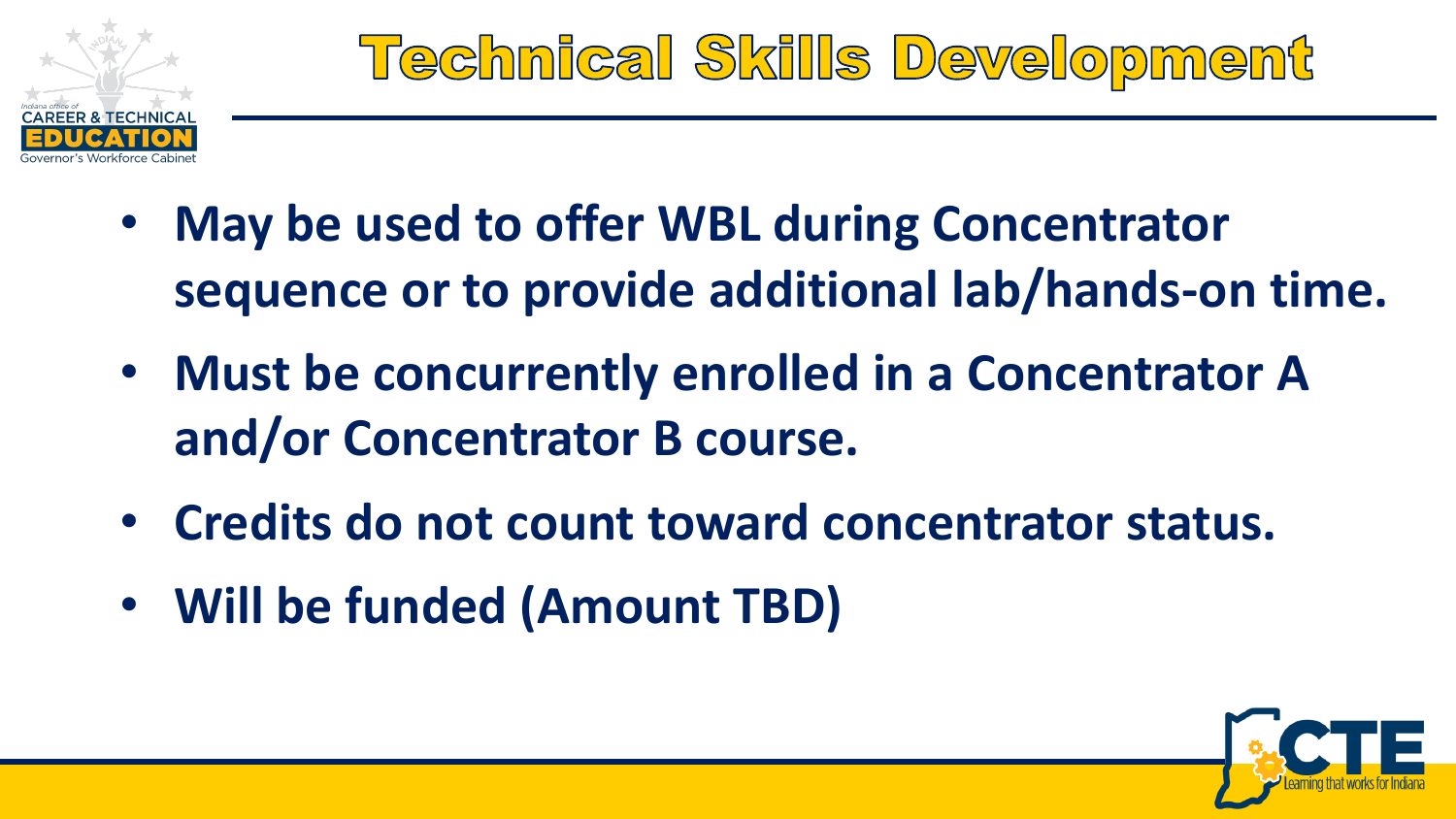



| <b>Pathways</b>                                   | How do/will students                              | Enter the NLPS course in the year they will be implemented |            |                                |                                                                                                                   |                                                                                            |  |
|---------------------------------------------------|---------------------------------------------------|------------------------------------------------------------|------------|--------------------------------|-------------------------------------------------------------------------------------------------------------------|--------------------------------------------------------------------------------------------|--|
| Independently Offered /<br><b>Perkins Managed</b> | progress through this<br>pathway?                 | Cohort                                                     | 21-22 SY   | 22-23 SY                       | 23-24 SY                                                                                                          | 24-25 SY                                                                                   |  |
|                                                   | Take for a half day their Jr.<br>and Senior Years | 2025                                                       | <b>PCC</b> | Intro to Adv.<br>Manufacturing | <b>Principles of Welding</b><br><b>Shielded Metal Arc</b><br><b>Welding-Conc A</b><br><b>Technical Skills Dev</b> | <b>Gas Welding</b><br><b>Processes-Conc B</b><br><b>Welding Technology</b><br>Capstone (2) |  |
| <b>Welding</b>                                    |                                                   | 2024                                                       |            |                                |                                                                                                                   |                                                                                            |  |
|                                                   |                                                   | 2023                                                       |            |                                |                                                                                                                   |                                                                                            |  |

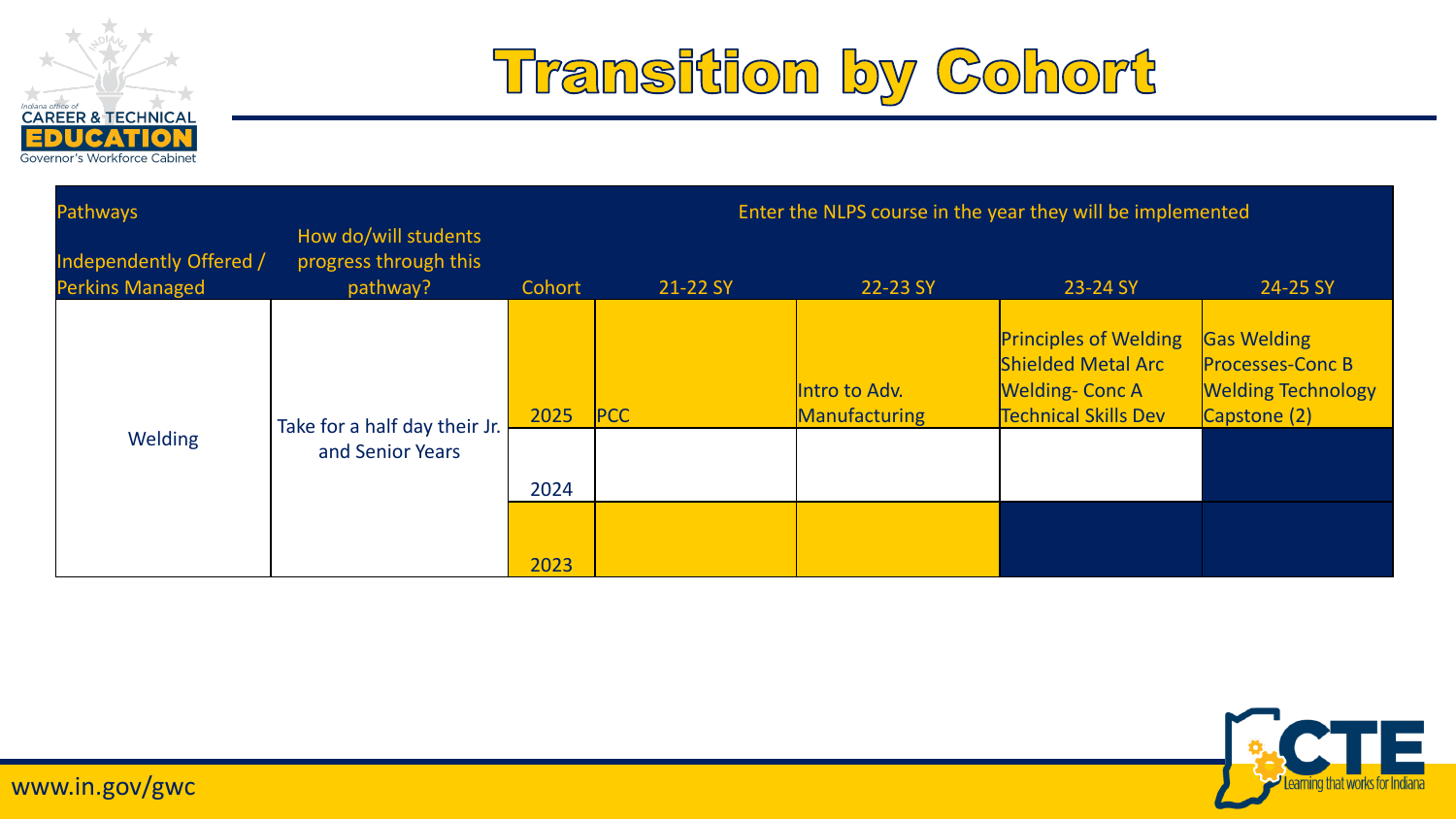

## **School Considerations Shared or Cooperative Programs**

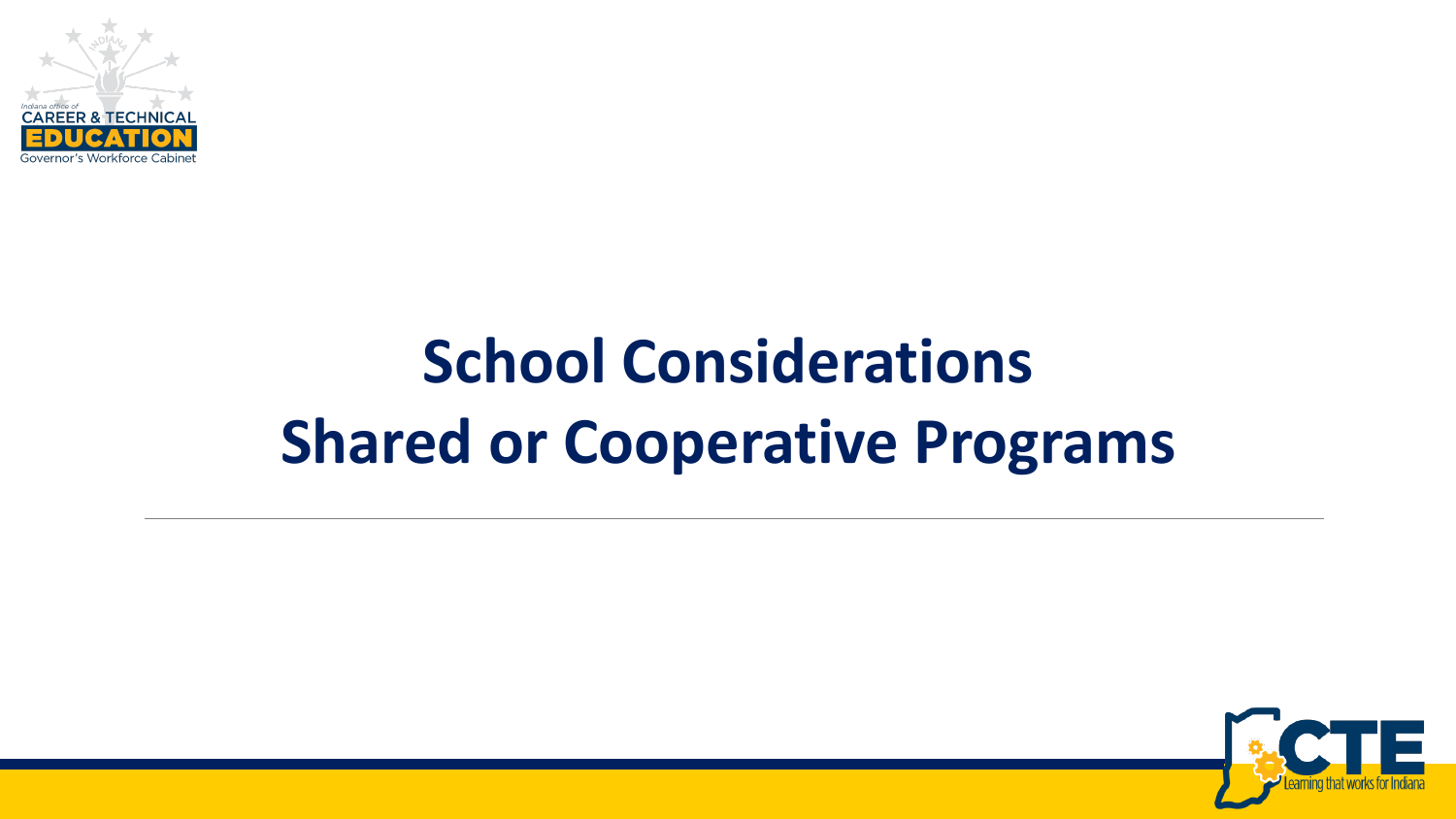

Cooperative Programs

#### **Complementary vs Competitive**

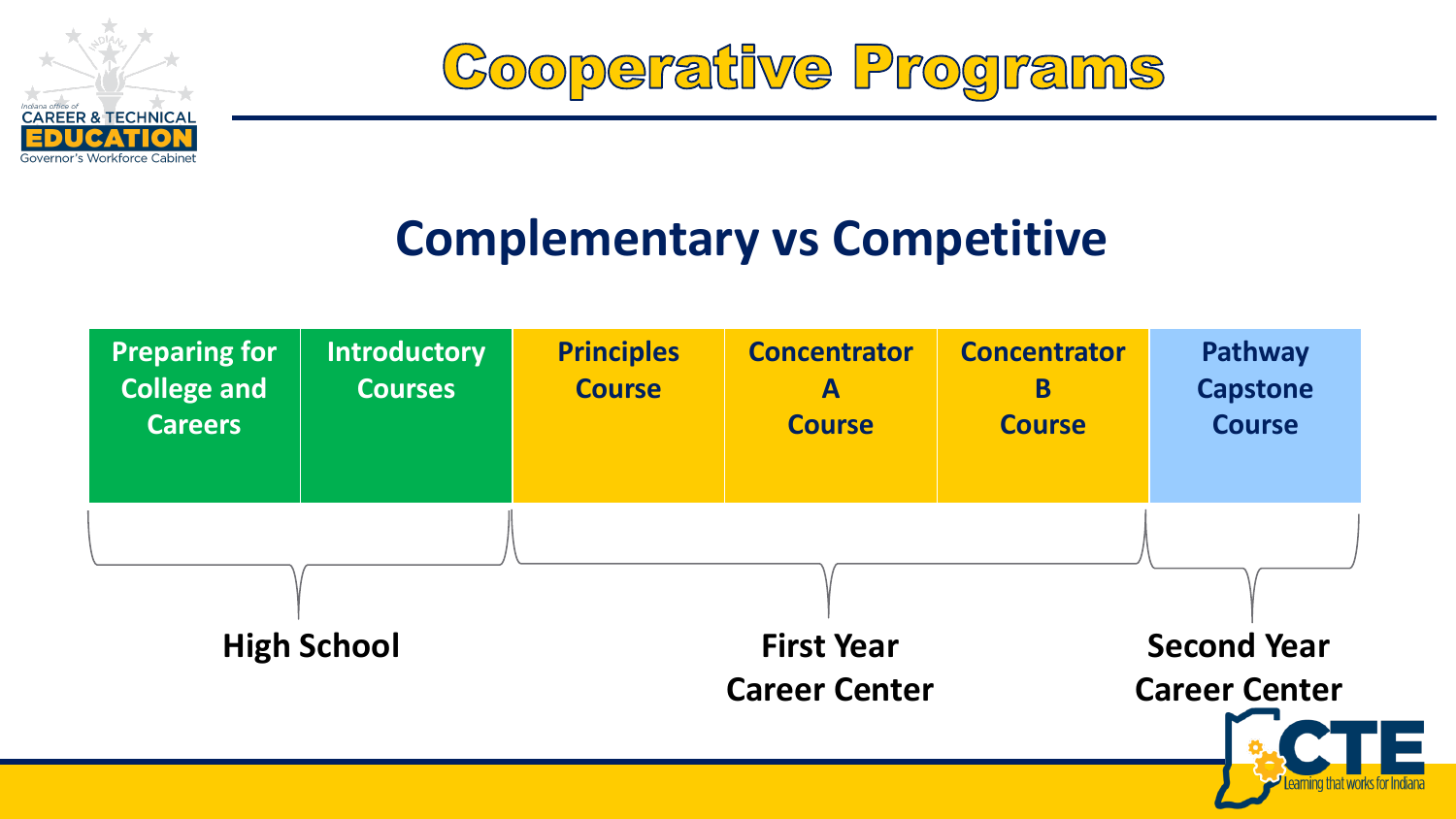

## **Technical Skills Development**

#### • **May be used in place of the Principles Course**

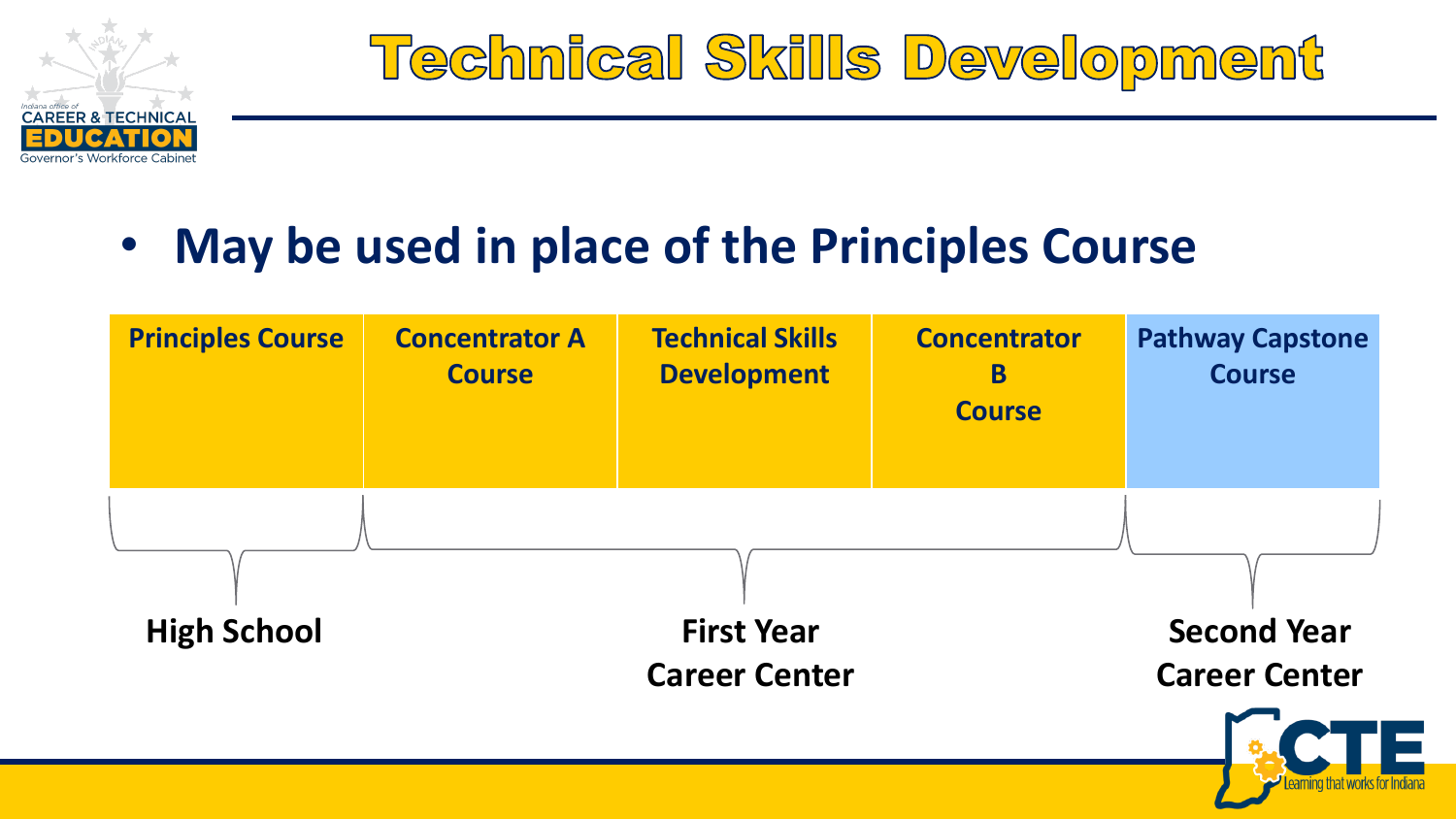

- Need assistance to develop school transition plan.
- Have school specific questions that need answered to begin transitioning to NLPS?
- Have questions about specific pathways?
- *Can request a ½ hour timeslot for Wednesday in the chat or email [CTE@gov.in.gov](mailto:CTE@gov.in.gov)*